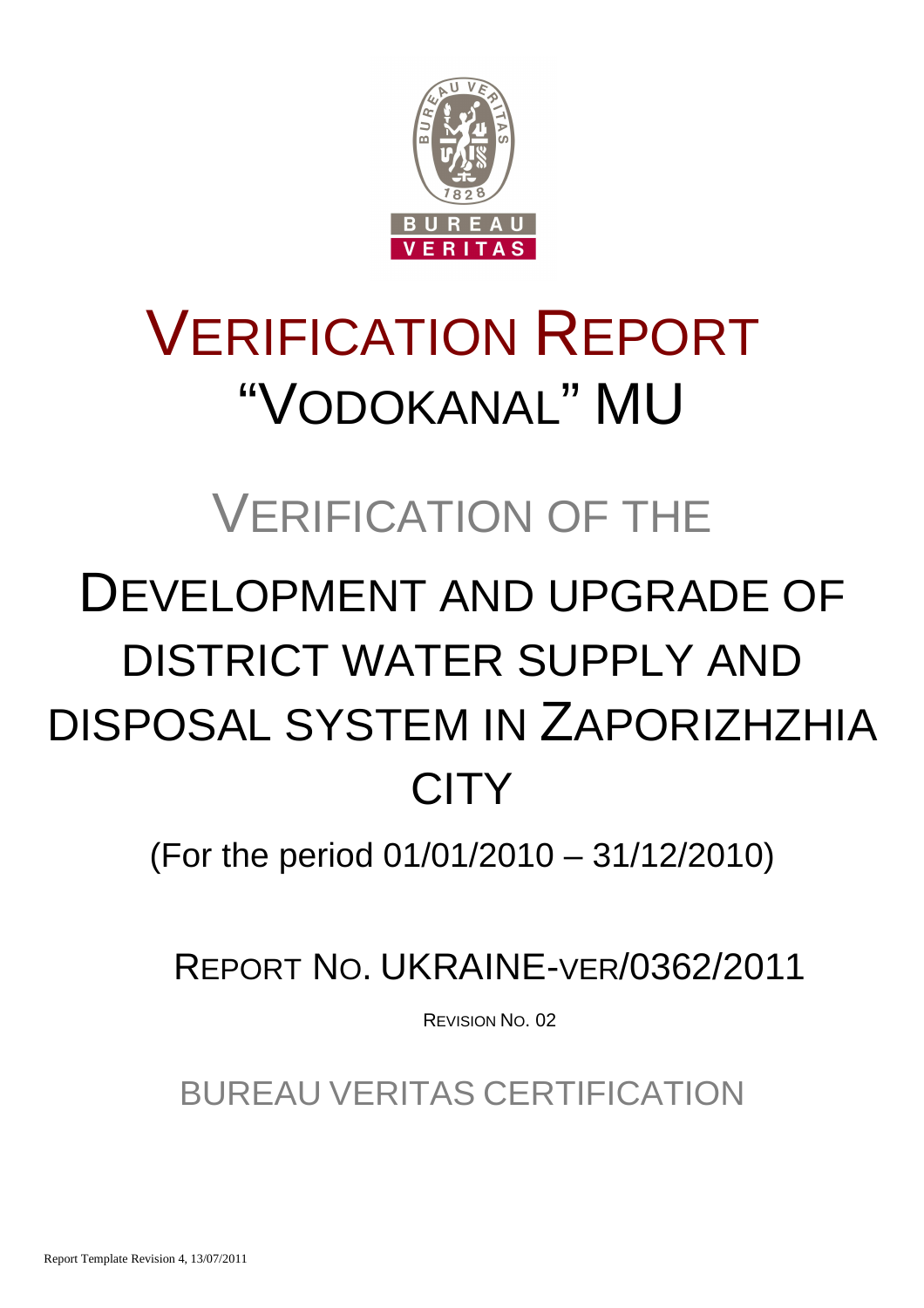

| Date of first issue:                                                                                                                                                                                                                                                                                                                                                                                                                                                                                                                                                                                                                                                                       | Organizational unit:  |                                                                                          |  |
|--------------------------------------------------------------------------------------------------------------------------------------------------------------------------------------------------------------------------------------------------------------------------------------------------------------------------------------------------------------------------------------------------------------------------------------------------------------------------------------------------------------------------------------------------------------------------------------------------------------------------------------------------------------------------------------------|-----------------------|------------------------------------------------------------------------------------------|--|
| 09/09/2011                                                                                                                                                                                                                                                                                                                                                                                                                                                                                                                                                                                                                                                                                 |                       | <b>Bureau Veritas Certification</b>                                                      |  |
|                                                                                                                                                                                                                                                                                                                                                                                                                                                                                                                                                                                                                                                                                            |                       |                                                                                          |  |
|                                                                                                                                                                                                                                                                                                                                                                                                                                                                                                                                                                                                                                                                                            | <b>Holding SAS</b>    |                                                                                          |  |
| Client:                                                                                                                                                                                                                                                                                                                                                                                                                                                                                                                                                                                                                                                                                    | Client ref.:          |                                                                                          |  |
| OJSC "Oblteplocomunenergo"                                                                                                                                                                                                                                                                                                                                                                                                                                                                                                                                                                                                                                                                 | <b>Iurii Barbarov</b> |                                                                                          |  |
|                                                                                                                                                                                                                                                                                                                                                                                                                                                                                                                                                                                                                                                                                            |                       |                                                                                          |  |
| Summary:<br>Bureau Veritas Certification has made the 4 <sup>th</sup> periodic verification of the "Development and upgrade of district<br>water supply and disposal system in Zaporizhzhia city" project of "Vodokanal" MU located in Zaporizhzhia<br>region in the South-Eastern part of Ukraine and applying the JI specific approach, on the basis of UNFCCC<br>criteria for the JI, as well as criteria given to provide for consistent project operations, monitoring and reporting.<br>UNFCCC criteria refer to Article 6 of the Kyoto Protocol, the JI rules and modalities and the subsequent<br>decisions by the JI Supervisory Committee, as well as the host country criteria. |                       |                                                                                          |  |
| The verification scope is defined as a periodic independent review and ex post determination by the Accredited<br>Entity of the monitored reductions in GHG emissions during defined verification period, and consisted of the<br>following three phases: i) desk review of the project design and the baseline and monitoring plan; ii) follow-up<br>interviews with project stakeholders; iii) resolution of outstanding issues and the issuance of the final<br>verification report and opinion. The overall verification, from Contract Review to Verification Report & Opinion,<br>was conducted using Bureau Veritas Certification internal procedures.                              |                       |                                                                                          |  |
| The first output of the verification process is a list of Clarification, Corrective Actions Requests, Forward<br>Actions Requests (CR, CAR and FAR), presented in Appendix A.                                                                                                                                                                                                                                                                                                                                                                                                                                                                                                              |                       |                                                                                          |  |
| In summary, Bureau Veritas Certification confirms that the project is implemented as per determined changes.<br>Installed equipment being essential for generating emission reduction runs reliably and is calibrated<br>appropriately. The monitoring system is in place and the project is generating GHG emission reductions. The<br>GHG emission reduction is calculated accurately and without material errors, omissions, or misstatements.<br>The ERUs issued totalize 94987 tons of CO2eq for the monitoring period from 01/01/2010 to 31/12/2010.                                                                                                                                 |                       |                                                                                          |  |
| Our opinion relates to the project's GHG emissions and resulting GHG emission reductions reported and<br>related to the approved project baseline and monitoring, and its associated documents.                                                                                                                                                                                                                                                                                                                                                                                                                                                                                            |                       |                                                                                          |  |
|                                                                                                                                                                                                                                                                                                                                                                                                                                                                                                                                                                                                                                                                                            |                       |                                                                                          |  |
| Report No.:<br>Subject Group:                                                                                                                                                                                                                                                                                                                                                                                                                                                                                                                                                                                                                                                              |                       |                                                                                          |  |
| UKRAINE-ver/0362/2011<br>JI                                                                                                                                                                                                                                                                                                                                                                                                                                                                                                                                                                                                                                                                |                       |                                                                                          |  |
| Project title:<br>Development and upgrade of district water supply<br>and disposal system in Zaporizhzhia city                                                                                                                                                                                                                                                                                                                                                                                                                                                                                                                                                                             |                       |                                                                                          |  |
|                                                                                                                                                                                                                                                                                                                                                                                                                                                                                                                                                                                                                                                                                            |                       |                                                                                          |  |
| Work carried out by:                                                                                                                                                                                                                                                                                                                                                                                                                                                                                                                                                                                                                                                                       |                       |                                                                                          |  |
| Kateryna Zinevych - Team leader, Lead Verifier                                                                                                                                                                                                                                                                                                                                                                                                                                                                                                                                                                                                                                             |                       |                                                                                          |  |
| Alexey Dzhafarov - Team member, Verifier                                                                                                                                                                                                                                                                                                                                                                                                                                                                                                                                                                                                                                                   |                       |                                                                                          |  |
| Work reviewed by:                                                                                                                                                                                                                                                                                                                                                                                                                                                                                                                                                                                                                                                                          |                       |                                                                                          |  |
| Ivan Sokolov - Internal Technical Reviewer<br><b>Burgau Veritas</b>                                                                                                                                                                                                                                                                                                                                                                                                                                                                                                                                                                                                                        | $\boxtimes$           | No distribution without permission from the<br>Client or responsible organizational unit |  |
| Work approved by:                                                                                                                                                                                                                                                                                                                                                                                                                                                                                                                                                                                                                                                                          |                       |                                                                                          |  |
| Flavio Gomes - Operational Manager                                                                                                                                                                                                                                                                                                                                                                                                                                                                                                                                                                                                                                                         |                       | Limited distribution                                                                     |  |
| Date of this revision:<br>Rev. No.:<br>Number of pages:<br>26/09/2011<br>02<br>29                                                                                                                                                                                                                                                                                                                                                                                                                                                                                                                                                                                                          |                       | Unrestricted distribution                                                                |  |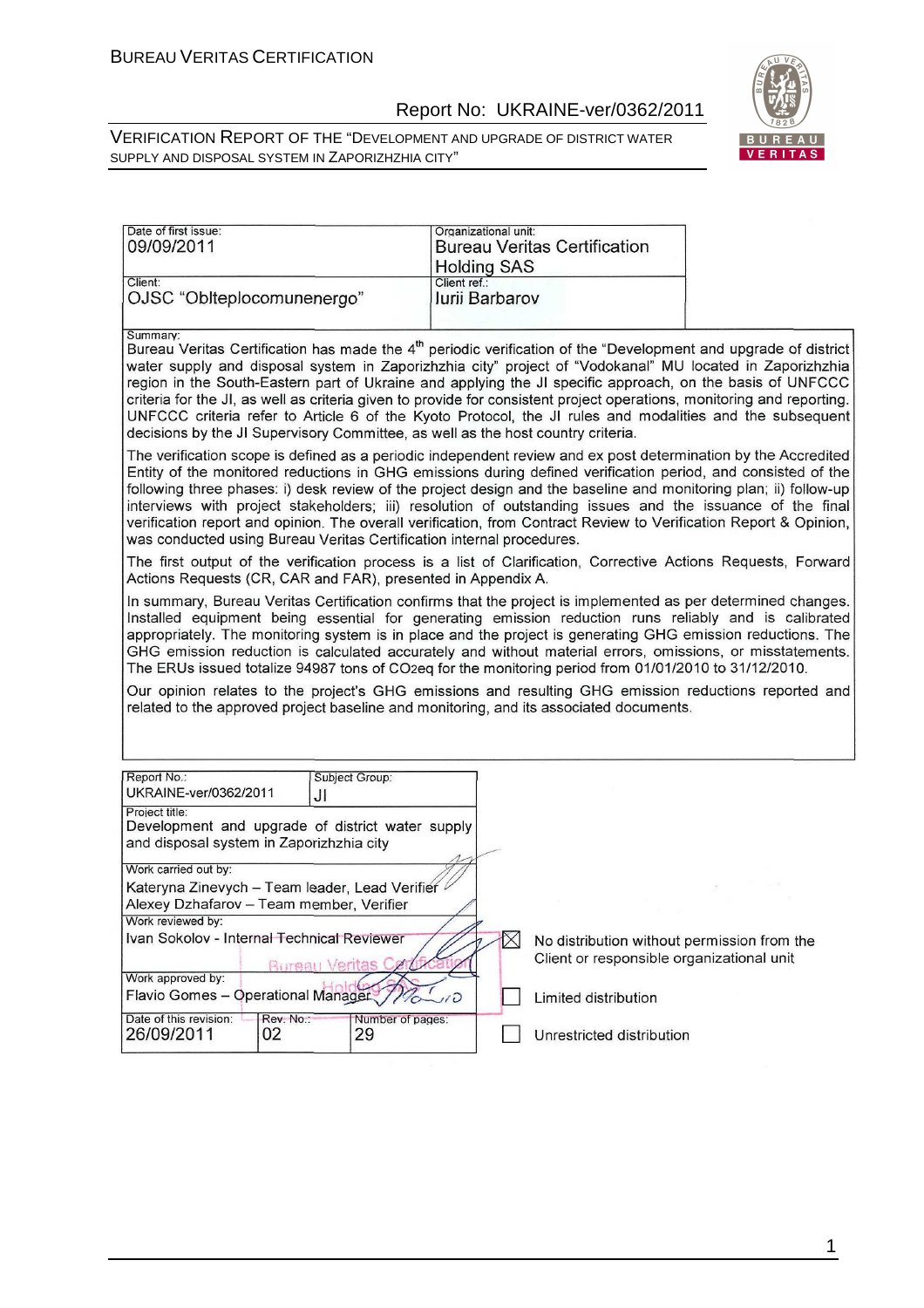VERIFICATION REPORT OF THE "DEVELOPMENT AND UPGRADE OF DISTRICT WATER SUPPLY AND DISPOSAL SYSTEM IN ZAPORIZHZHIA CITY"



### **Abbreviations**

- AIE Accredited Independent Entity
- CAR Corrective Action Request
- CL Clarification Request
- CO<sub>2</sub> Carbon Dioxide
- ERU Emission Reduction Unit
- FI Follow-up interview
- GHG Green House Gas(es)
- IAET International Association of Emission Trade
- JI Joint Implementation
- NGO Non-governmental organization
- PCF Prototype Carbon Fund
- PDD Project Design Document
- UNFCCC United Nations Framework Convention for Climate Change
- VM Verification means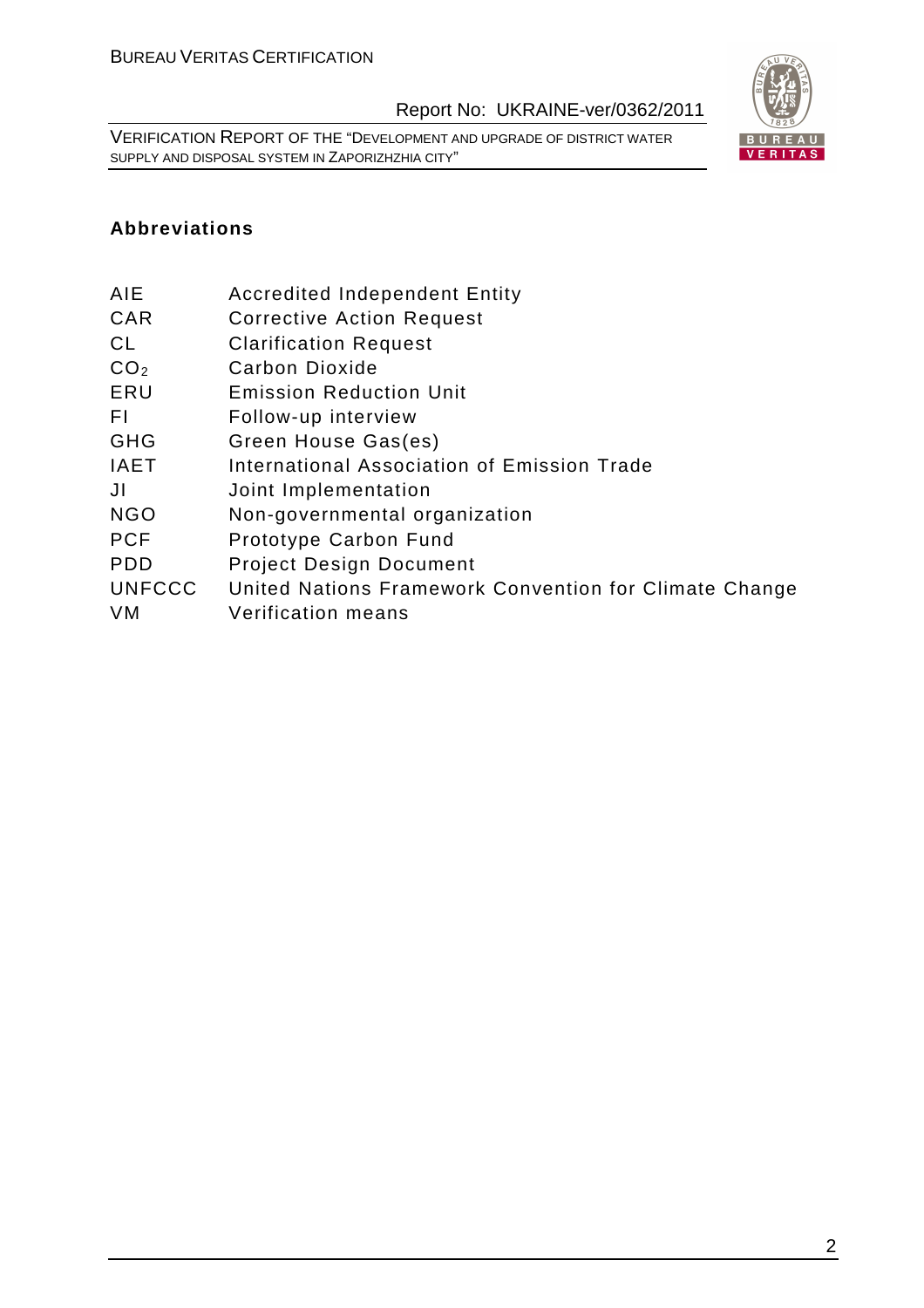VERIFICATION REPORT OF THE "DEVELOPMENT AND UPGRADE OF DISTRICT WATER SUPPLY AND DISPOSAL SYSTEM IN ZAPORIZHZHIA CITY"

1 INTRODUCTION .........................................................................................4 1.1 Objective 4 1.2 Scope 4

## **Table of Contents Page 2018**

| 1.3                                 | <b>Verification Team</b>                                                                                                     | $\overline{4}$ |
|-------------------------------------|------------------------------------------------------------------------------------------------------------------------------|----------------|
| $\overline{2}$<br>2.1<br>2.2<br>2.3 | <b>Review of Documents</b><br>Follow-up Interviews<br>Resolution of Clarification, Corrective and Forward Action<br>Requests | 5<br>6<br>6    |
|                                     |                                                                                                                              |                |
| 3                                   |                                                                                                                              |                |
| 3.1                                 | Remaining issues and FARs from previous verifications                                                                        | 7              |
| 3.2                                 | Project approval by Parties involved (90-91)                                                                                 | 7              |
| 3.3                                 | Project implementation (92-93)                                                                                               | 8              |
| 3.4                                 | Compliance of the monitoring plan with the monitoring<br>methodology (94-98)                                                 | 8              |
| 3.5                                 | Revision of monitoring plan (99-100)                                                                                         | 10             |
| 3.6                                 | Data management (101)                                                                                                        | 10             |
| 3.7                                 | Verification regarding programmes of activities (102-110)                                                                    | 11             |
| 4                                   |                                                                                                                              |                |
| 5                                   |                                                                                                                              |                |
|                                     |                                                                                                                              |                |
|                                     |                                                                                                                              |                |
|                                     |                                                                                                                              |                |
|                                     |                                                                                                                              |                |
|                                     |                                                                                                                              |                |
|                                     |                                                                                                                              |                |
|                                     |                                                                                                                              |                |
|                                     |                                                                                                                              |                |

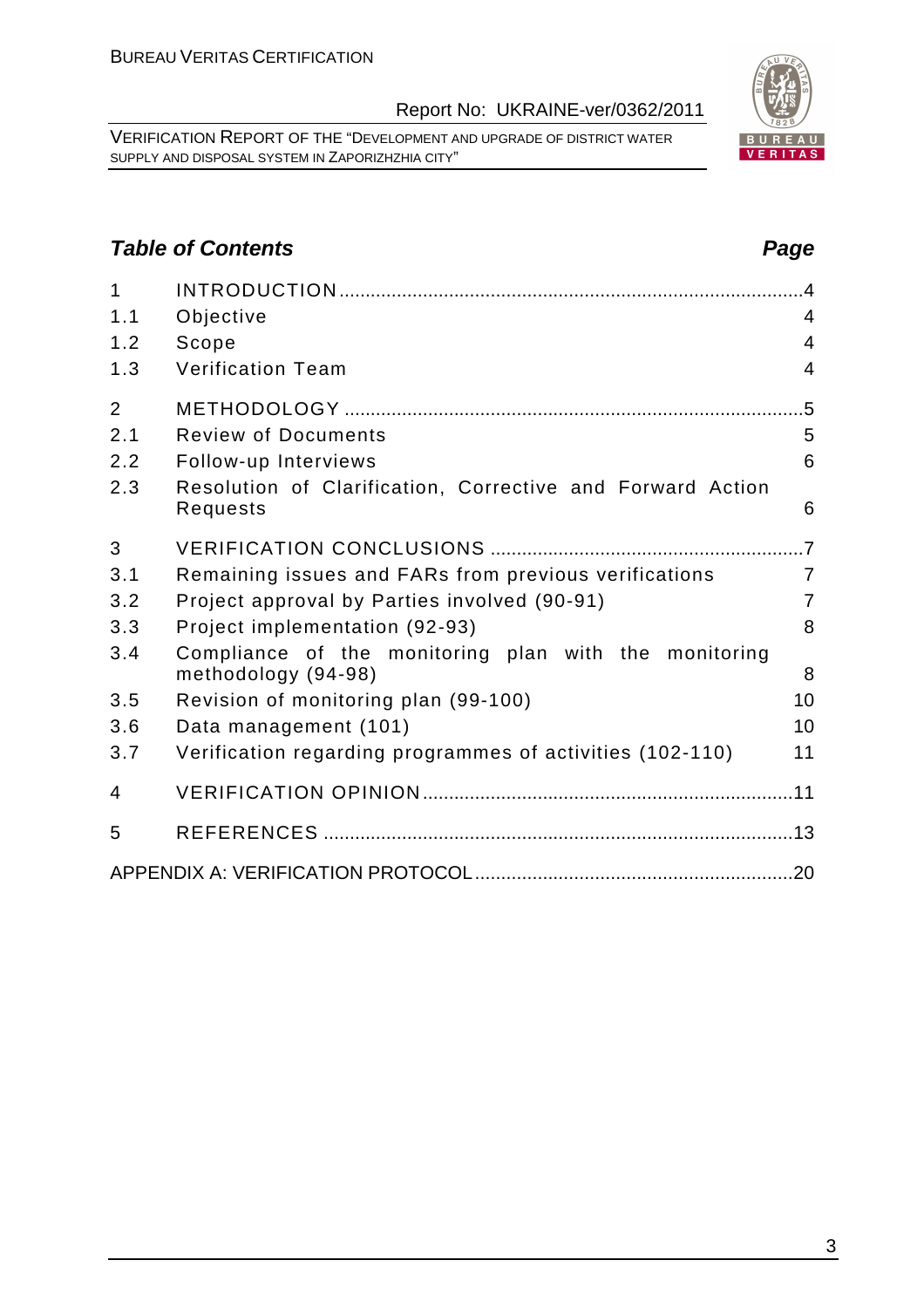VERIFICATION REPORT OF THE "DEVELOPMENT AND UPGRADE OF DISTRICT WATER SUPPLY AND DISPOSAL SYSTEM IN ZAPORIZHZHIA CITY"



## **1 INTRODUCTION**

OÜ Biotehnoloogia has commissioned Bureau Veritas Certification to verify its JI project "Development and upgrade of district water supply and disposal system in Zaporizhzhia city" (hereafter called "the project") in Zaporizhzhia Region in the South-Eastern part of Ukraine.

This report summarizes the findings of the verification of the project, performed on the basis of UNFCCC criteria, as well as criteria given to provide for consistent project operations, monitoring and reporting.

## **1.1 Objective**

Verification is the periodic independent review and ex post determination by the Accredited Independent Entity (AIE) of the monitored reductions in GHG emissions during defined verification period.

The objective of verification can be divided in Initial Verification and Periodic Verification.

UNFCCC criteria refer to Article 6 of the Kyoto Protocol, the JI rules and modalities and the subsequent decisions by the JI Supervisory Committee, as well as the host country criteria.

## **1.2 Scope**

Verification scope is defined as an independent and objective review and ex post determination by the Accredited Independent Entity of the monitored reductions in GHG emissions. The verification is based on the submitted monitoring report, the determined project design document including the project's baseline study, revised monitoring plan and other relevant documents. The information in these documents is reviewed against Kyoto Protocol requirements, UNFCCC rules and associated interpretations.

The verification is not meant to provide any consulting towards the Client. However, stated requests for clarifications and/or corrective actions may provide input for improvement of the project monitoring towards reductions in the GHG emissions.

## **1.3 Verification Team**

The verification team consists of the following personnel:

Kateryna Zinevych

Bureau Veritas Certification Team Leader, Climate Change Lead Verifier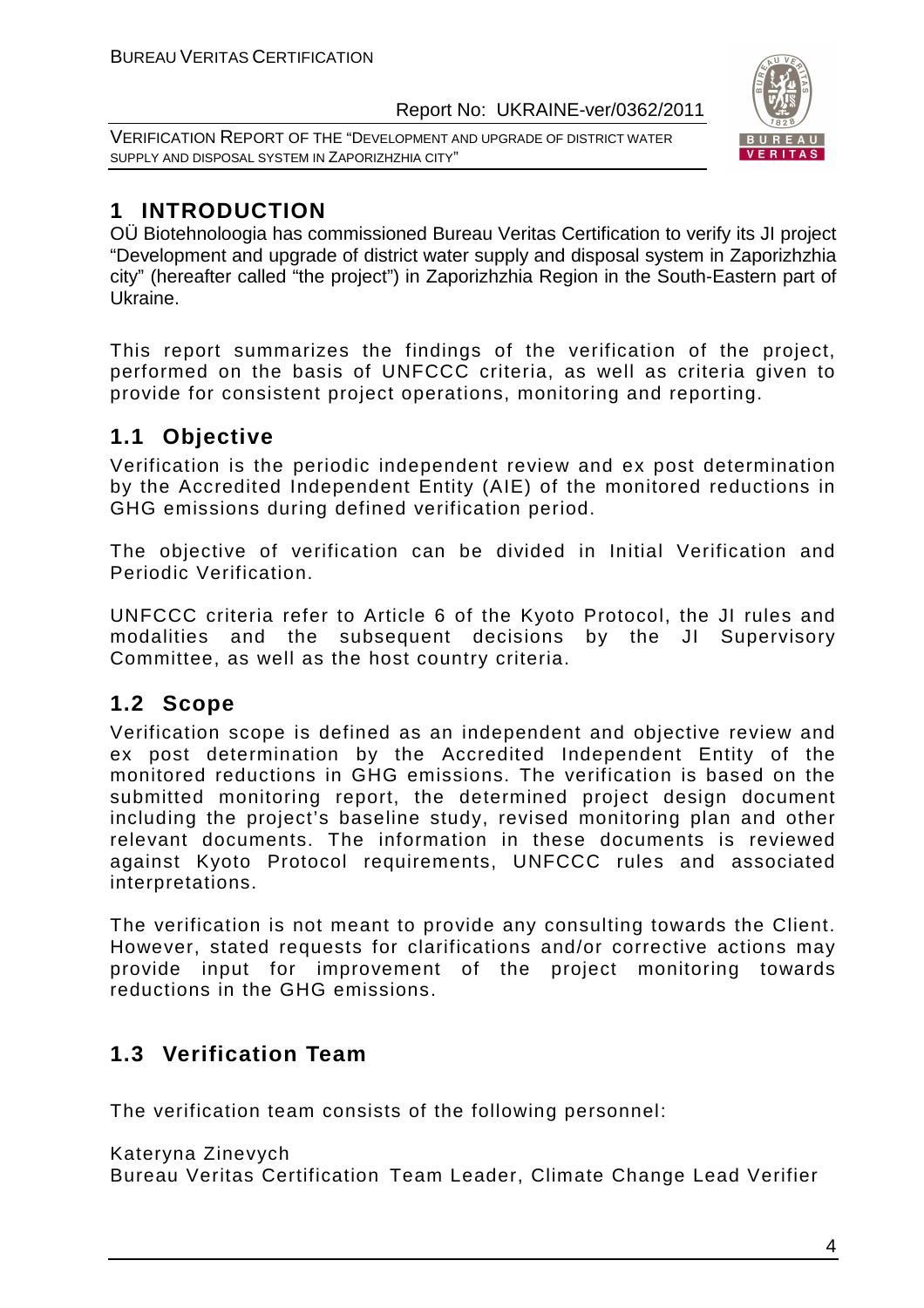VERIFICATION REPORT OF THE "DEVELOPMENT AND UPGRADE OF DISTRICT WATER SUPPLY AND DISPOSAL SYSTEM IN ZAPORIZHZHIA CITY"



Alexey Dzhafarov Team member, Bureau Veritas Certification Climate Change Verifier

This verification report was reviewed by:

Ivan Sokolov Bureau Veritas Certification, Internal Technical Reviewer

## **2 METHODOLOGY**

The overall verification, from Contract Review to Verification Report & Opinion, was conducted using Bureau Veritas Certification internal procedures.

In order to ensure transparency, a verification protocol was customized for the project, according to the version 01 of the Joint Implementation Determination and Verification Manual, issued by the Joint Implementation Supervisory Committee at its 19 meeting on 04/12/2009. The protocol shows, in a transparent manner, criteria (requirements), means of verification and the results from verifying the identified criteria. The verification protocol serves the following purposes:

- It organizes, details and clarifies the requirements a JI project is expected to meet;
- It ensures a transparent verification process where the verifier will document how a particular requirement has been verified and the result of the verification.

The completed verification protocol is enclosed in Appendix A to this report.

## **2.1 Review of Documents**

The Monitoring Report (MR) "Development and upgrade of district water supply and disposal system in Zaporizhzhia city", version 02 dated 23/09/2011 submitted by OJSC "Oblteplocomunenergo" and additional background documents related to the project design, baseline, and monitoring plan, i.e. country Law, Project Design Document (PDD) and Guidance on criteria for baseline setting and monitoring, Host party criteria, Kyoto Protocol, Clarifications on Verification Requirements to be Checked by an Accredited Independent Entity were reviewed.

In order to meet the requirements of CARs and CLs issued by BVC, the project participants reviewed MR and submitted it 23/09/2011 as version  $02<sub>1</sub>$ 

The verification findings presented in this report relate to the Monitoring Report version 01, version 02 and project as described in the determined PDD.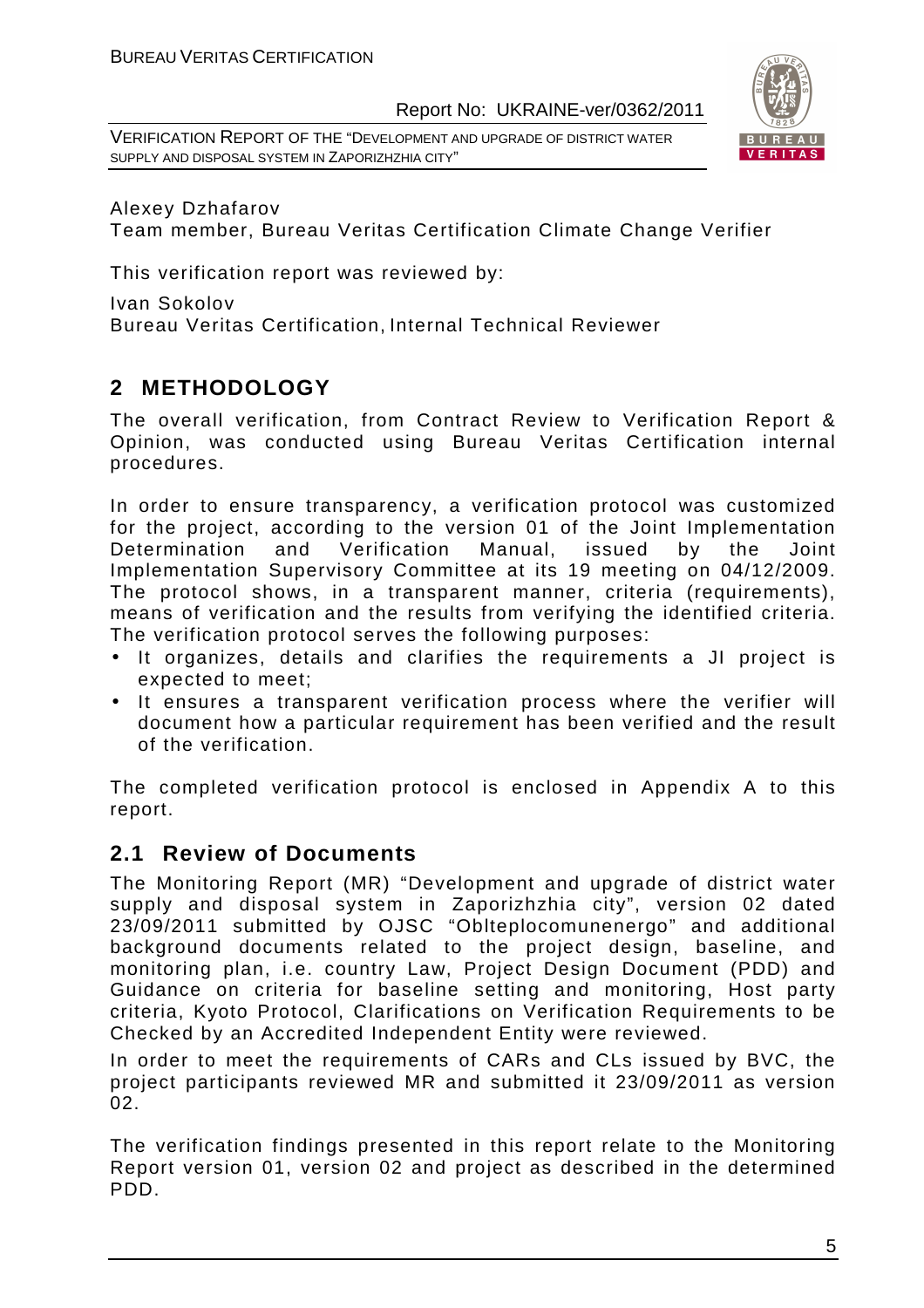VERIFICATION REPORT OF THE "DEVELOPMENT AND UPGRADE OF DISTRICT WATER SUPPLY AND DISPOSAL SYSTEM IN ZAPORIZHZHIA CITY"



## **2.2 Follow-up Interviews**

On 08 September 2011 Bureau Veritas Certification verification team conducted a visit to the project site and performed (on-site) interviews with project stakeholders to confirm selected information and to resolve issues identified in the document review. Representatives of OJSC "Oblteplocomunenergo" and "Vodokanal" MU were interviewed (see References). The main topics of the interviews are summarized in Table 1.

| Table 1 | <b>Interview topics</b> |  |
|---------|-------------------------|--|
|---------|-------------------------|--|

| Interviewed<br>organization          | <b>Interview topics</b>                                                                                                                                                                                                                                                                                                                                                                                                                                        |
|--------------------------------------|----------------------------------------------------------------------------------------------------------------------------------------------------------------------------------------------------------------------------------------------------------------------------------------------------------------------------------------------------------------------------------------------------------------------------------------------------------------|
| "Vodokanal" MU                       | Project implementation status<br>Organizational structure<br>Responsibilities and authorities<br>Roles and responsibilities for data collection<br>and processing<br>Training of personnel<br>Installation of equipment<br>Data logging, archiving and reporting<br>Internal audits and check-ups<br>Quality management procedures and<br>technology<br>Metering equipment control<br>Cross-checking of the information provided in<br>MR and in other sources |
| <b>OJSC</b><br>"Oblteplocomunenergo" | • Monitoring plan<br>Monitoring report<br>Deviations from PDD<br><b>ERU</b> calculation model                                                                                                                                                                                                                                                                                                                                                                  |

## **2.3 Resolution of Clarification, Corrective and Forward Action Requests**

The objective of this phase of the verification is to raise the requests for corrective actions and clarification and any other outstanding issues that needed to be clarified for Bureau Veritas Certification positive conclusion on the GHG emission reduction calculation.

If the Verification Team, in assessing the monitoring report and supporting documents, identifies issues that need to be corrected,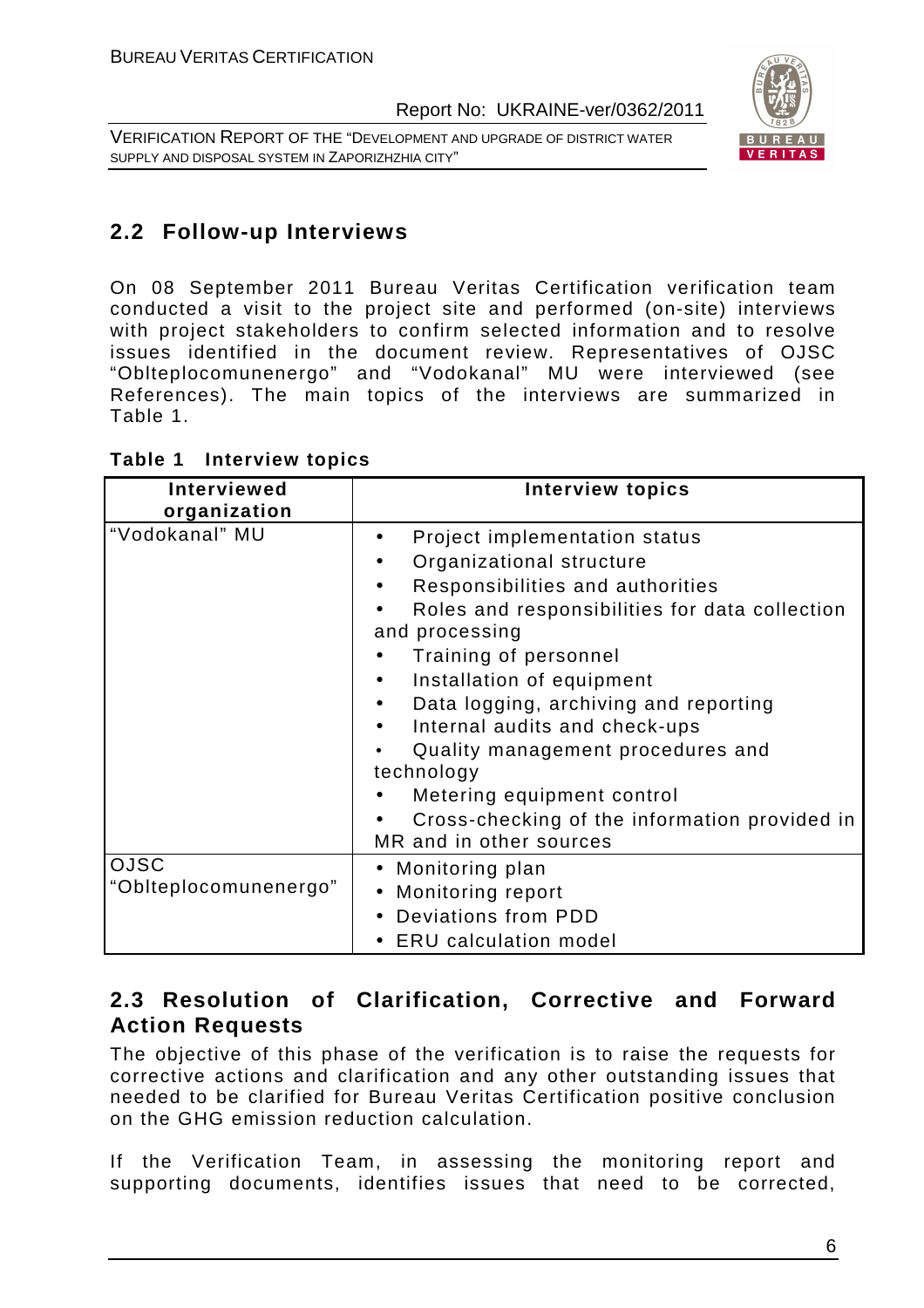VERIFICATION REPORT OF THE "DEVELOPMENT AND UPGRADE OF DISTRICT WATER SUPPLY AND DISPOSAL SYSTEM IN ZAPORIZHZHIA CITY"



clarified or improved with regard to the monitoring requirements, it should raise these issues and inform the project participants of these issues in the form of:

(a) Corrective action request (CAR), requesting the project participants to correct a mistake that is not in accordance with the monitoring plan;

(b) Clarification request (CL), requesting the project participants to provide additional information for the Verification Team to assess compliance with the monitoring plan;

(c) Forward action request (FAR), informing the project participants of an issue, relating to the monitoring that needs to be reviewed during the next verification period.

To guarantee the transparency of the verification process, the concerns raised are documented in more detail in the verification protocol in Appendix A.

## **3 VERIFICATION CONCLUSIONS**

In the following sections, the conclusions of the verification are stated.

The findings from the desk review of the original monitoring documents and the findings from interviews during the follow up visit are described in the Verification Protocol in Appendix A.

The Clarification and Corrective Action Requests are stated, where applicable, in the following sections and are further documented in the Verification Protocol in Appendix A. The verification of the Project resulted in 6 Corrective Action Requests, 2 Clarification Requests and 0 Forward Action Requests.

The number between brackets at the end of each section corresponds to the DVM paragraph.

## **3.1 Remaining issues and FARs from previous verifications**

Not applicable.

## **3.2 Project approval by Parties involved (90-91)**

Written project approvals from Party Ukraine have been issued by the National Environmental Investment Agency, i.e. Letter of Endorsement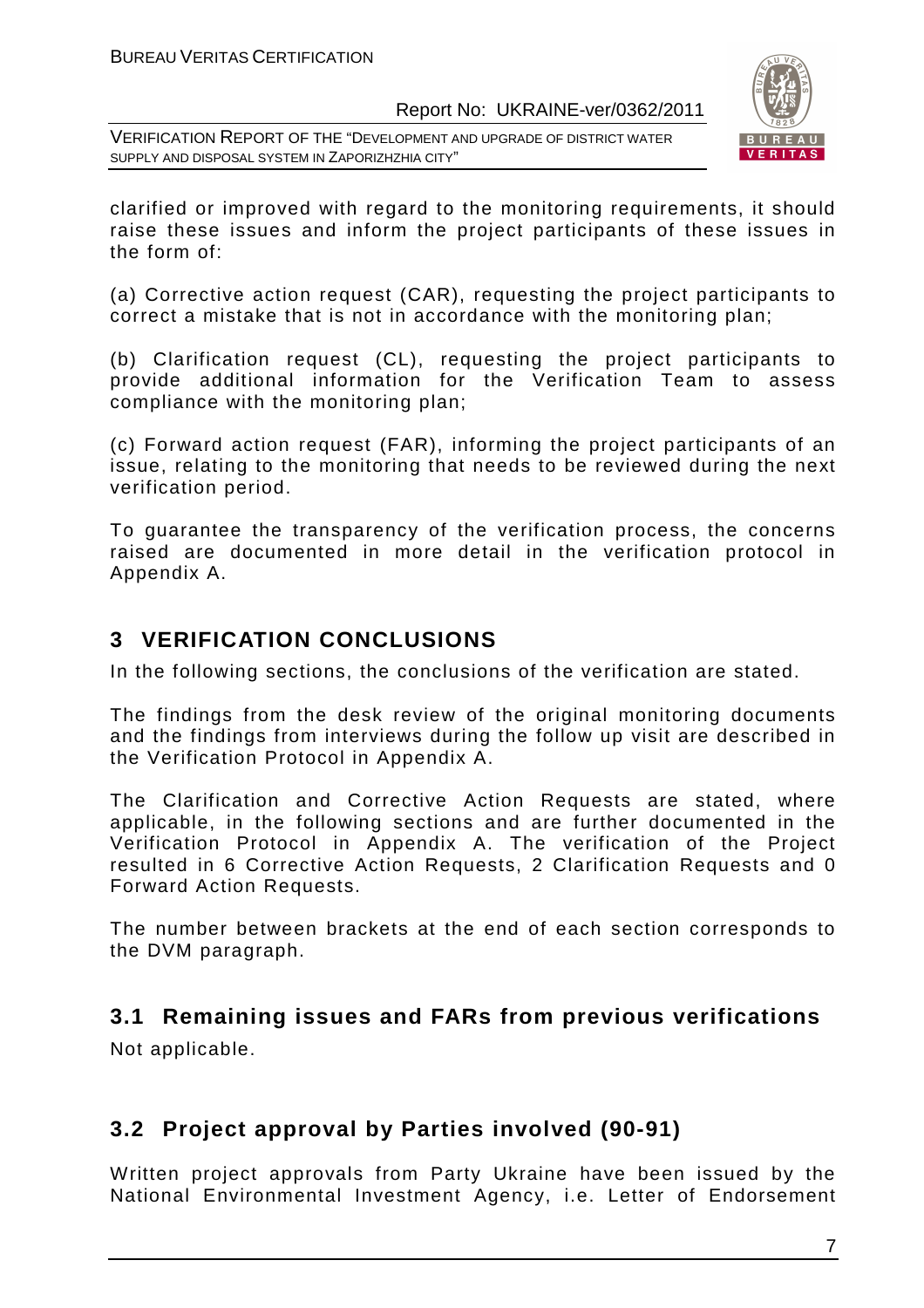VERIFICATION REPORT OF THE "DEVELOPMENT AND UPGRADE OF DISTRICT WATER SUPPLY AND DISPOSAL SYSTEM IN ZAPORIZHZHIA CITY"



#2203/23/7 dated 17/08/2011 and Letter of Approval #2722/23/7 dated 23/09/2011. The Letter of Approval from foreign Party is expected. CAR 01 is still pending.

## **3.3 Project implementation (92-93)**

The findings of Bureau Veritas verification team during the site visit may conclude that the project is implemented in compliance to the PDD, the determination of which is deemed final.

The modernization activities at "Vodokanal" MU during the monitoring period are implemented in compliance to the project implementation scheme indicated in the determined PDD.

Pumping equipment upgrade, replacement of water supply and water disposal networks, installation of new meters group, introduction of frequency regulators and optimization of water pumping processes were implemented according to the project plan. The following measures were implemented during the monitoring period: replacement of gravel-sand filters, continuous reduction of illumination electrical energy demand, efficient utilization of pumping equipment motors (stop electrical motors idling), filters replacement within the sewage system, introduction of water supply schedules (agreed with consumers demanding considerable amounts of water) in order to reduce electrical energy consumption and maintain pressure in pipelines.

The following preventive measures also took place: elimination of accidents along pipelines and reduction of water losses during accidents along pipelines.

The identified areas of concern as to the project implementation, project participants response and BVC's conclusion are described in Appendix A, Table 2 (refer to CAR 02).

## **3.4 Compliance of the monitoring plan with the monitoring methodology (94-98)**

The monitoring occurred in accordance with monitoring included to the PDD, thus it was listed on the UNFCCC website.

For calculating the emission reductions, key factors, influencing the baseline emissions and the activity level of the project and the emissions as well as risks associated with the project were taken into account, as appropriate.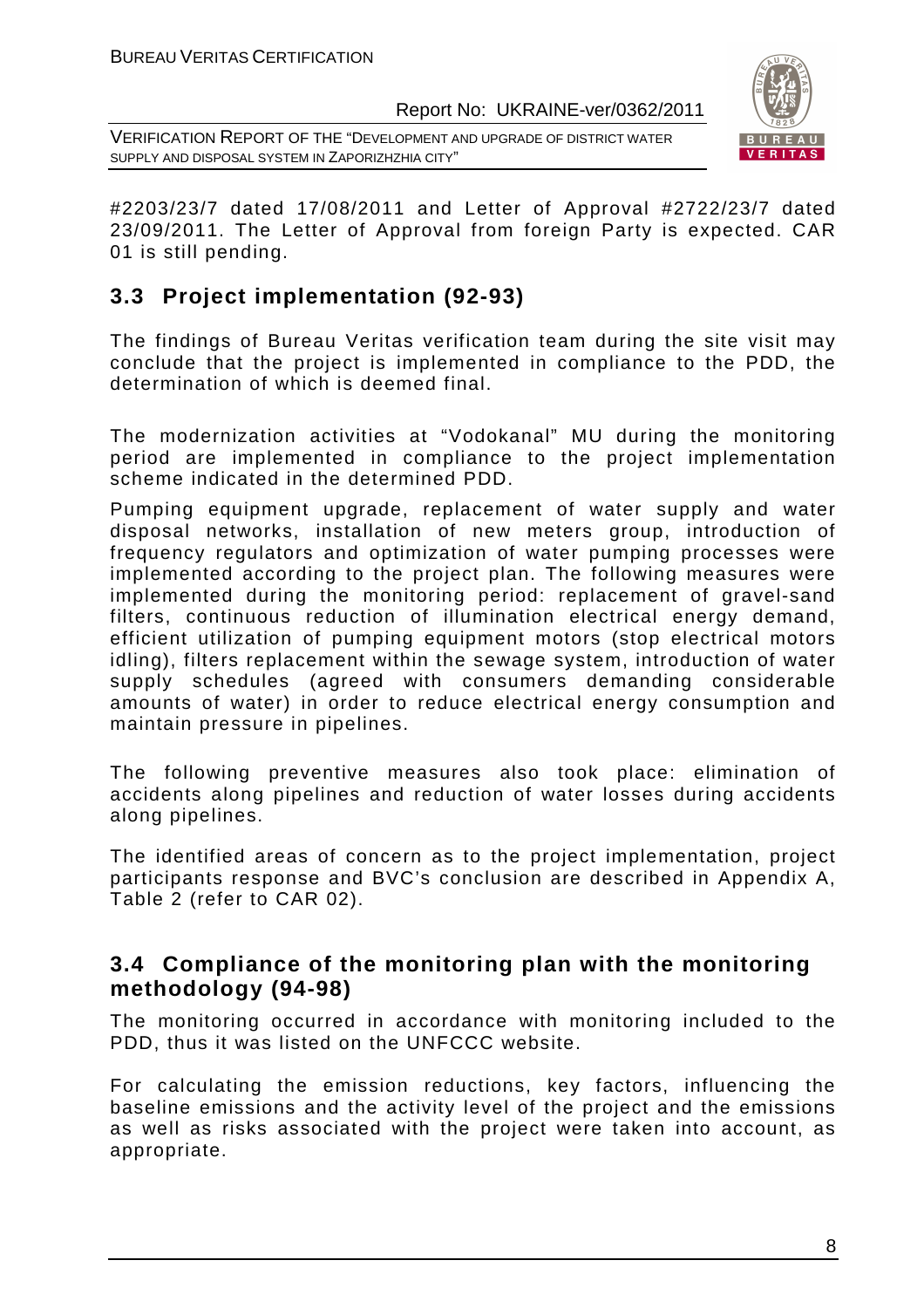VERIFICATION REPORT OF THE "DEVELOPMENT AND UPGRADE OF DISTRICT WATER SUPPLY AND DISPOSAL SYSTEM IN ZAPORIZHZHIA CITY"



The key activities of the monitoring are described in the MR in details; no deviations from monitoring algorithm were identified. Monitoring factors including parameters to be monitored, measuring equipment and its calibration data are clearly described in Section B of the monitoring report and electronic additional documents and fully coincide with those one prescribed in PDD.

The MU 'Vodokanal' collects and keeps data on electric energy and acquired water. Information about consumed electric energy and process water is attached to Monitoring Report on electronic media.

Data and parameters that are not monitored over the entire crediting period, but specified only once, but are available at the stage of PDD development, include the total amount of water supplied during base year,  $m^3$  (M $^3$  <sub>wb</sub>), total amount of sewage pumped during base year,  $\textsf{M}^{3}$  ( $\textsf{M}^{3}{}_{\textit{vb}}$ ), overall electric energy necessary for water transport during the year of baseline scenario,  $kW^*$ hour  $(kWh_{wb})$ , overall electric energy necessary to pump sewage during the year of baseline,  $kW^*$ hour  $(kWh_{vb})$ , carbon dioxide emission factor for Ukraine during 2010 as per regulation from the Ukrainian legislation, in particular Order of the National Agency of Ecological Investments of Ukraine 'On approval of indexes for carbon dioxide specific emissions dated 2010'.

Data and parameters, which are not monitored over the entire crediting period, but determined only once, which are not available at the stage of PDD development, are absent.

Data and parameters monitored within the entire crediting period: total amount of water supplied through the water supply system during the project year,  $m^3$  (M $^3$ <sub>i wr</sub>), amount of sewage pumped through the water disposal system during the project year,  $m^3$  (M $^3$ <sub>ivr</sub>), electric energy, kW\*hour, required for water transport water within the water supply system during the year of project scenario,  $(kWh_{wri})$ , electric energy,  $kW^*$ hour, required to pump sewage within the water disposal system during the year of project scenario,  $(kWh_{\nu r i})$ .

Emission factors, including default emission factors, are selected by carefully balancing accuracy and reasonableness, and appropriately justified of the choice.

Data used for emission reductions monitoring are sufficiently described in MR, Section B, paragraph 2.1 (List of constant, variable and provided values) and Annex 1 (Calculation of tCO2e emission reduction within the MU 'Vodokanal' system).

MR includes the data collection to be implemented including data that are measured or tested, that are taken from other sources (e. g. official statistics, IPCC, commercial and scientific literature).

The calculation of emission reductions is based on conservative assumptions and the most plausible scenarios in a transparent manner.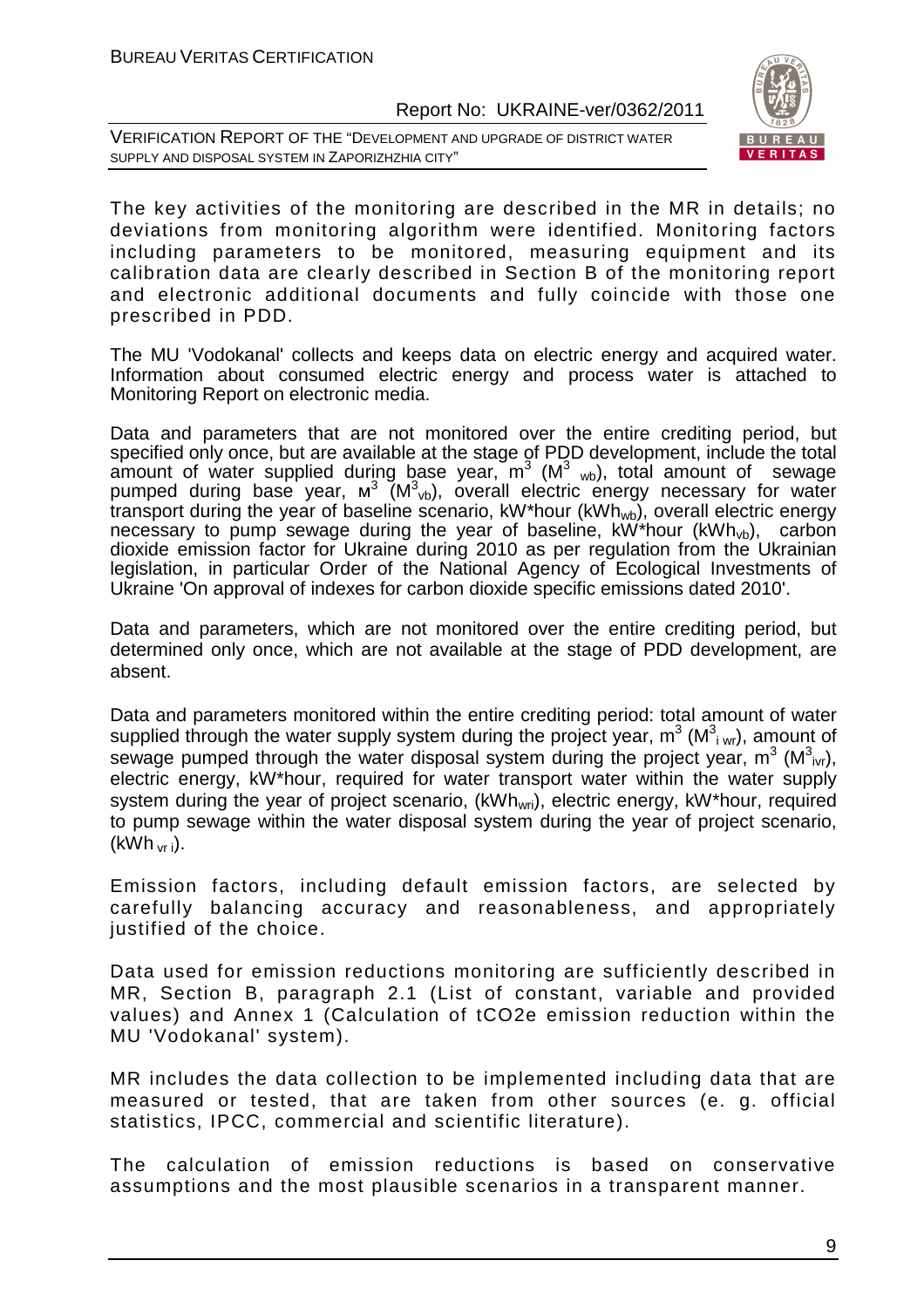VERIFICATION REPORT OF THE "DEVELOPMENT AND UPGRADE OF DISTRICT WATER SUPPLY AND DISPOSAL SYSTEM IN ZAPORIZHZHIA CITY"



The identified areas of concern as to the compliance of the monitoring plan with the monitoring methodology, project participants response and BVC's conclusion are described in Appendix A, Table 2 (refer to CAR 03).

## **3.5 Revision of monitoring plan (99-100)**

Not applicable.

## **3.6 Data management (101)**

The data and their sources, provided in the monitoring report, are clearly identified, reliable and transparent. The implementation of data collection procedures is in accordance with the PDD and revised monitoring plan, including the quality control and quality assurance procedures. The function of the monitoring equipment, including its calibration status, is in order. The evidence and records used for the monitoring are maintained in a traceable manner.

Control and monitoring of the system lies in measuring electrical energy consumption by water supply and sewage pumping stations, recording of water supplied to the network and amount of sewage pumped by MU 'Vodokanal'. Other parameters shall be obtained by means of calculations or from statistical data.

Measures to control electrical energy consumed by the MU 'Vodokanal':

- Current control of electric energy meters operation is conducted during billing period (billing month is determined based on conditions of contract for electric energy supply);
- On the day stipulated by the contract (as a rule it is at 00 hours 00 minutes on the  $1<sup>st</sup>$  day of the month following the billing month) area supervisor or his authorized representative shall take the readings of electric energy meters (electric energy meters are the devices that passed state certification, accepted for operation and jointly sealed by the representatives of power supplying organization and MU 'Vodokanal' subject to execution of act of sealing). Obtained information shall be delivered by area supervisor to the Chief Engineer Department;
- Act on electric energy consumption shall be executed according to the readings of electric energy meters obtained from shops.

Supplied water flow measurement at MU 'Vodokanal':

• Water supplied by MU 'Vodokanal' water facilities shall be measured by means of water meters installed at pumping stations;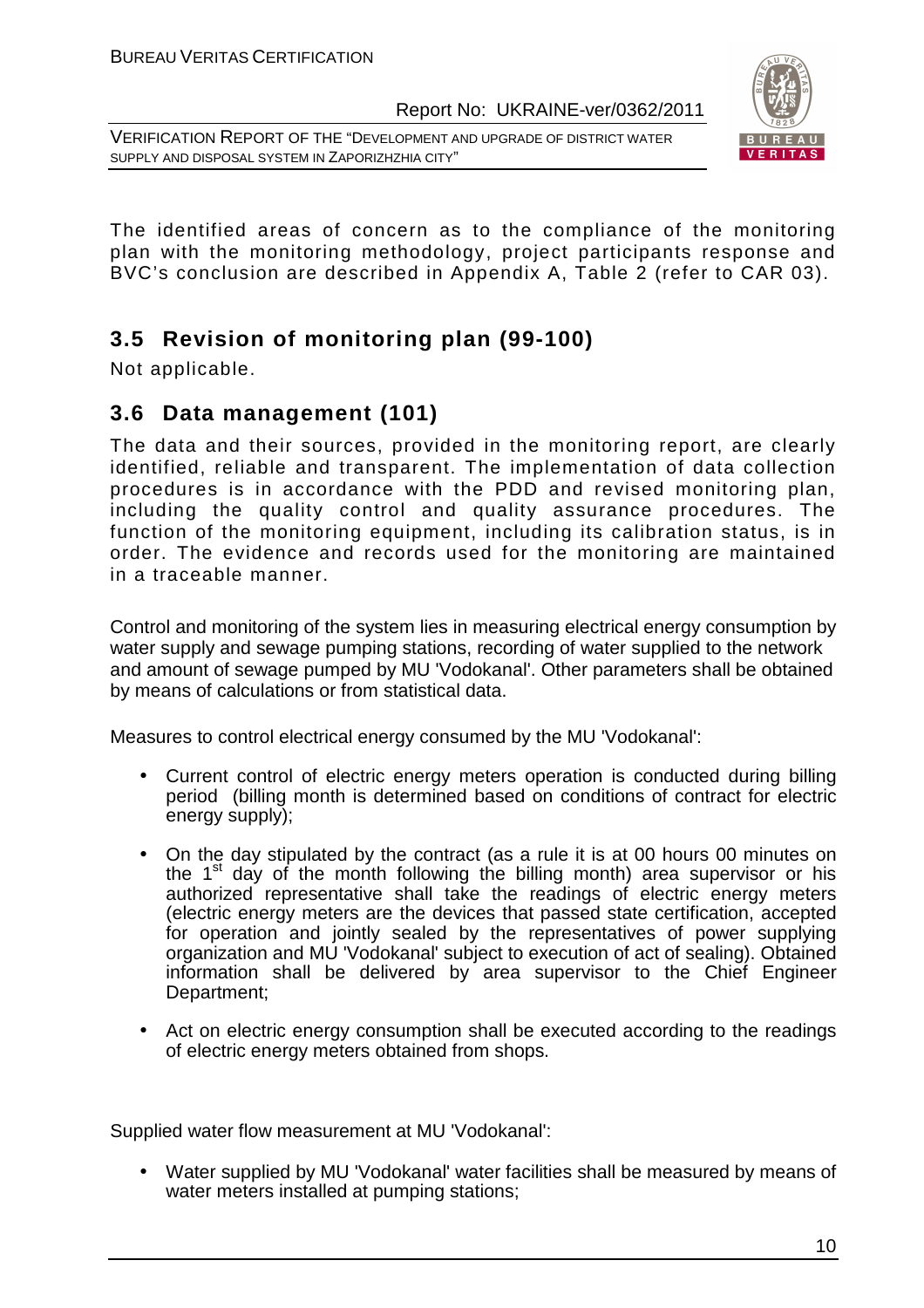VERIFICATION REPORT OF THE "DEVELOPMENT AND UPGRADE OF DISTRICT WATER SUPPLY AND DISPOSAL SYSTEM IN ZAPORIZHZHIA CITY"



- Readings shall be taken every hour and documented in logs of established form PID-11;
- Data on amount of water supplied by pumping stations over a previous day shall be submitted to control department of each production unit on a daily basis at 00:00 o'clock;
- Individuals responsible for statistical reporting following forms No.1- water supply, No.1-sewage shall prepare statements based on dispatching records on produced water before 10th day of each month, and submit them to proper departments of MU 'Vodokanal' administration;
- Reports No.1- water supply, No.1-sewage shall be annually delivered to the Statistics Administration.

All necessary information for monitoring of GHGs emission reductions are stored in paper or/and electronic formats.

The only type of external data that is used in the monitoring of GHG emissions at MU 'Vodokanal' is Carbon dioxide Emission Factor for Ukrainian electrical supply network as per regulation from the Ukrainian legislation, in particular Order of the National Agency of Ecological Investments of Ukraine 'On approval of indexes for carbon dioxide specific emissions' dated 2010. No other external data for emissions monitoring under the project are used.

The identified areas of concern as to the data management, project participants response and BVC's conclusion are described in Appendix A, Table 2 (refer to CL 01, CAR 04, CAR 05, CAR 06, CL 02, CAR 07).

## **3.7 Verification regarding programmes of activities (102- 110)**

Not applicable.

## **4 VERIFICATION OPINION**

Bureau Veritas Certification has performed the 4<sup>th</sup> periodic verification of the "Development and upgrade of district water supply and disposal system in Zaporizhzhia city" project of "Vodokanal" MU located in Zaporizhzhia region in the South-Eastern part of Ukraine and applying the JI specific approach. The verification was performed on the basis of UNFCCC criteria and host country criteria and also on the criteria given to provide for consistent project operations, monitoring and reporting.

The verification consisted of the following three phases: i) desk review of monitoring reports, project design and the baseline and monitoring plan;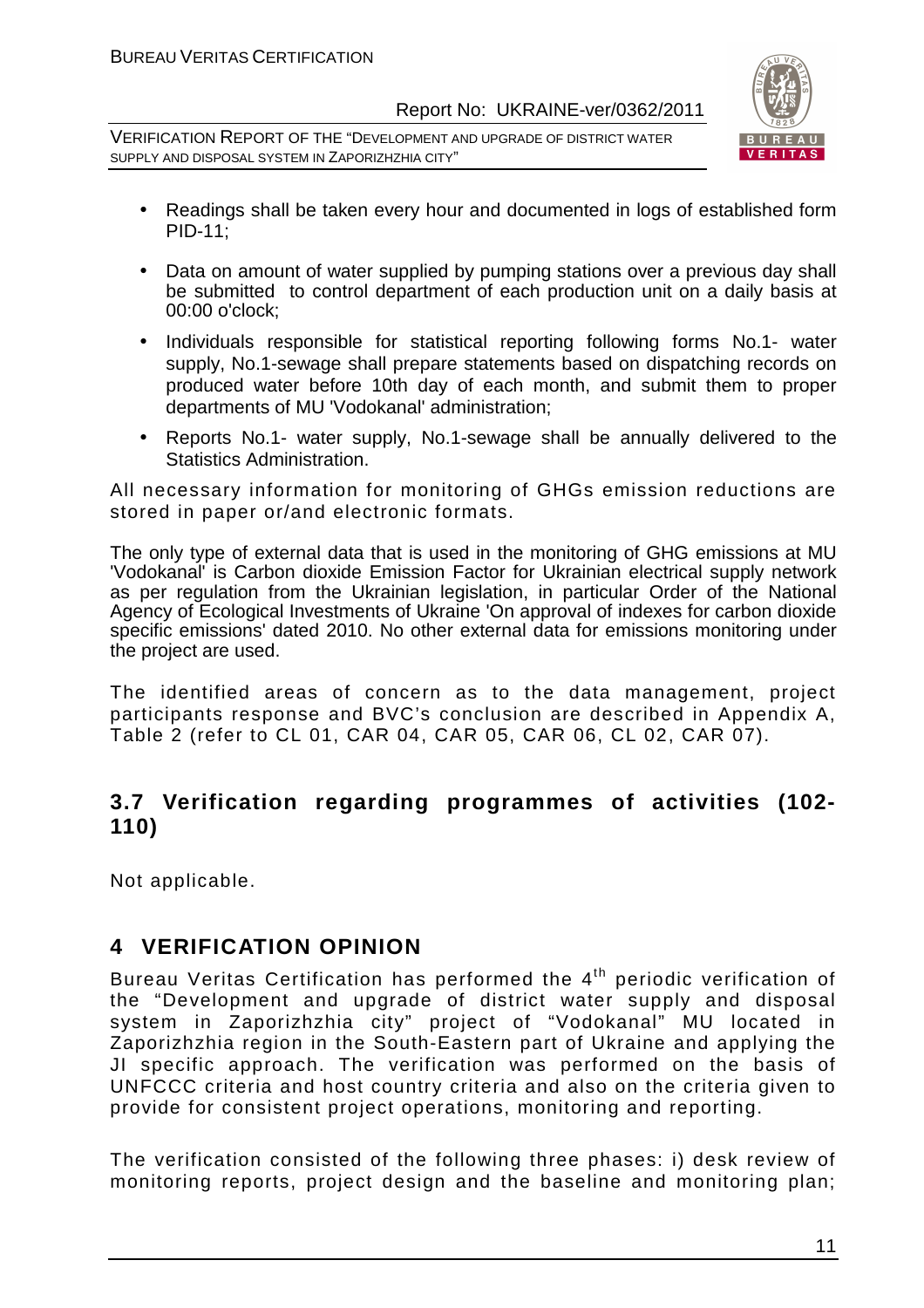VERIFICATION REPORT OF THE "DEVELOPMENT AND UPGRADE OF DISTRICT WATER SUPPLY AND DISPOSAL SYSTEM IN ZAPORIZHZHIA CITY"



ii) follow-up interviews with project stakeholders; iii) resolution of outstanding issues and the issuance of the final verification report and opinion.

The management of OJSC "Oblteplocomunenergo" is responsible for the preparation of the GHG emissions data and the reported GHG emissions reductions of the project on the basis set out within the project Monitoring Report and Plan indicated in the final PDD version 02 dated 05/09/2011. The development and maintenance of records and reporting procedures are in accordance with that plan, including the calculation and determination of GHG emission reductions from the project, is the responsibility of the management of the project.

Bureau Veritas Certification verified the Project Monitoring Report, version 02 dated 23/09/2011, for the reporting period from 01/01/2010 to 31/12/2010 as indicated below. Bureau Veritas Certification confirms that the project is implemented as per determined changes. Installed equipment being essential for generating emission reduction runs reliably and is calibrated appropriately. The monitoring system is in place and the project is generating GHG emission reductions.

Bureau Veritas Certification can confirm that the GHG emission reduction is accurately calculated and is free of material errors, omissions, or misstatements. Our opinion relates to the project's GHG emissions and resulting GHG emissions reductions reported and related to the approved project baseline and monitoring, and its associated documents. Based on the information we have seen and evaluated, we confirm, with a reasonable level of assurance, the following statement:

Reporting period: from 01/01/2010 to 31/12/2010

| Baseline emissions         | : 132865 | t CO <sub>2</sub> equivalents; |
|----------------------------|----------|--------------------------------|
| Project emissions          | :37878   | t CO <sub>2</sub> equivalents; |
| <b>Emission Reductions</b> | :94987   | t CO <sub>2</sub> equivalents. |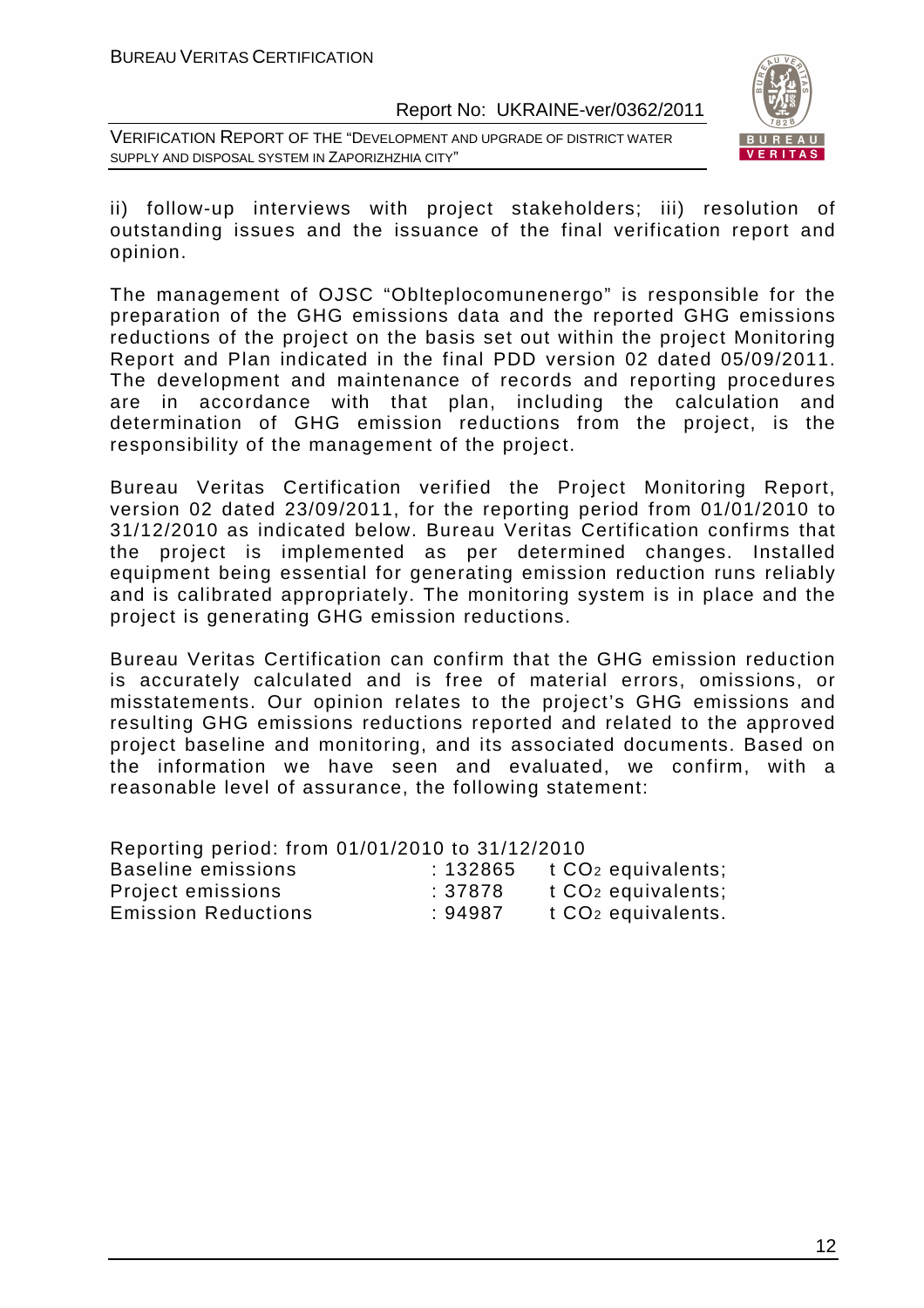VERIFICATION REPORT OF THE "DEVELOPMENT AND UPGRADE OF DISTRICT WATER SUPPLY AND DISPOSAL SYSTEM IN ZAPORIZHZHIA CITY"



## **5 REFERENCES**

#### **Category 1 Documents:**

Documents provided by OJSC "Oblteplocomunenergo" that relate directly to the GHG components of the project.

PDD of the project "Development and upgrade of district water

- /1/ supply and disposal system in Zaporizhzhia city", version 02 dated 05/09/2011
- /2/ Determination Report No.UKRAINE/0329/2011 of 13/09/2011
- /3/ Monitoring Report #1 Development and upgrade of district water supply and disposal system in Zaporizhzhia city" version 01 dated 06/09/2011

Monitoring Report #1 Development and upgrade of district water

- /4/ supply and disposal system in Zaporizhzhia city" version 02 dated 23/09/2011
- /5/ Annex 1 to the Monitoring report 2005-2007
- /6/ Annex 2 to the Monitoring report 2005-2007

Letter of endorsement #2203/23/7 dated 17/08/2011 of

- /7/ "Development and upgrade of district water supply and disposal system in Zaporizhzhia city" JI project
- /8/ Letter of Approval No2722/23/7, issued on 23/09/2011, issued by the National Environmental Investment Agency of Ukraine

### **Category 2 Documents:**

Background documents related to the design and/or methodologies employed in the design or other reference documents.

- /1/ Water pipes layout of Public Utility Company "Vodokanal", Zaporizhzhia
- /2/ Collecting pipe layout of Public Utility Company "Vodokanal", Zaporizhzhia
- /3/ Contract № 49/08 dated 12.12.2008 «For annual monitoring of the composition and volume of pollutant emissions into the atmospheric air from the boilers DVS – 1.2 and CVS – 1.2».
- /4/ Report on atmospheric air protection for 2008, 23 Vuzlova Str.
- /5/ Report on atmospheric air protection for 2008, 156 Naberezhna Str.
- /6/ Report on atmospheric air protection for 2008, 223 Kulturna Str.
- /7/ Report on atmospheric air protection for 2008, Nyzhnia Khortytsia village, 21 Kooperatyvna Str.
- /8/ Report on atmospheric air protection for 2009, 23 Vuzlova Str.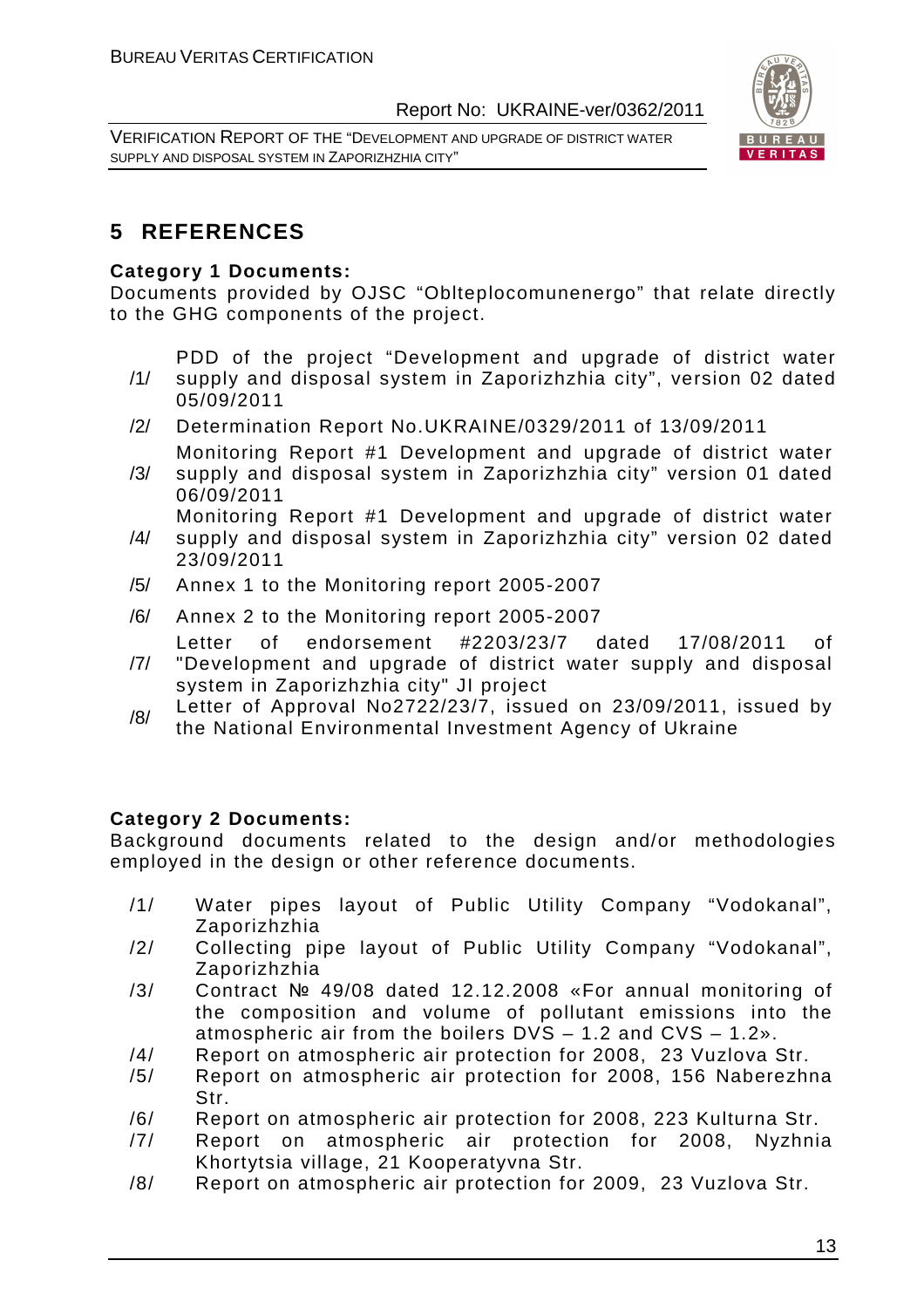

- /9/ Report on atmospheric air protection for 2009, 156 Naberezhna Str.
- /10/ Report on atmospheric air protection for 2009, 223 Kulturna Str.
- /11/ Report on atmospheric air protection for 2009, Nyzhnia Khortytsia village, 21 Kooperatyvna Str.
- /12/ Permission №2310136300-46 for pollutant emission into the atmospheric air by stationary sources
- /13/ Permission №2310136700-55 for pollutant emission into the atmospheric air by stationary sources
- /14/ Permission №2310136600-57 for pollutant emission into the atmospheric air by stationary sources
- /15/ License № 342873, Series АВ.
- /16/ Certificate of Attestation №23
- /17/ Certificate of Attestation №24
- /18/ Certificate of Attestation №44
- /19/ Certificate of Attestation №45
- /20/ Certificate of Attestation №37
- /21/ Certificate of Attestation №38
- /22/ Passport on electric power meter type Alfa A1140
- /23/ Passport on electric power meter type Alfa А1800
- /24/ Public Utility Company "Vodokanal" journal ARCHIVE «Completed facility acceptance certificate approved by the State Acceptance Commission».
- /25/ Statement dated 14/12/2007 of the State working commission on acceptance of the finished by the construction object
- /26/ Annex 1. The list of Statements of the State working commission on acceptance of the finished by the construction object that are the part of "Zaporizhzhia city DWSP-1 reconstruction"
- /27/ Annex 2. The list of Statements of the State working commission on acceptance of the equipment after complex and individual testing, that are the part of "Zaporizhzhia city DWSP-1 reconstruction"
- /28/ Annex 3. The list of the documentation on the object "Zaporizhzhia city DWSP-1 reconstruction"
- /29/ Annex 4. The list of the performed works on the object "Zaporizhzhia city DWSP-1 reconstruction"
- /30/ Annex 5. The list of the parts and sections of the PDD on the object "Zaporizhzhia city DWSP-1 reconstruction"
- /31/ The schedule of flow-meters check for 2009
- /32/ The schedule of flow-meters check for 2010
- /33/ The schedule of flow-meters calibration for 2009
- /34/ The schedule of flow-meters calibration for 2010
- /35/ The list of measuring equipment that are in operation and are to be calibrated in 2010
- /36/ The list of measuring equipment that are in operation and are to be calibrated in 2009
- /37/ Calibration certificate of ultrasound flow-meter type УЗРВ, serial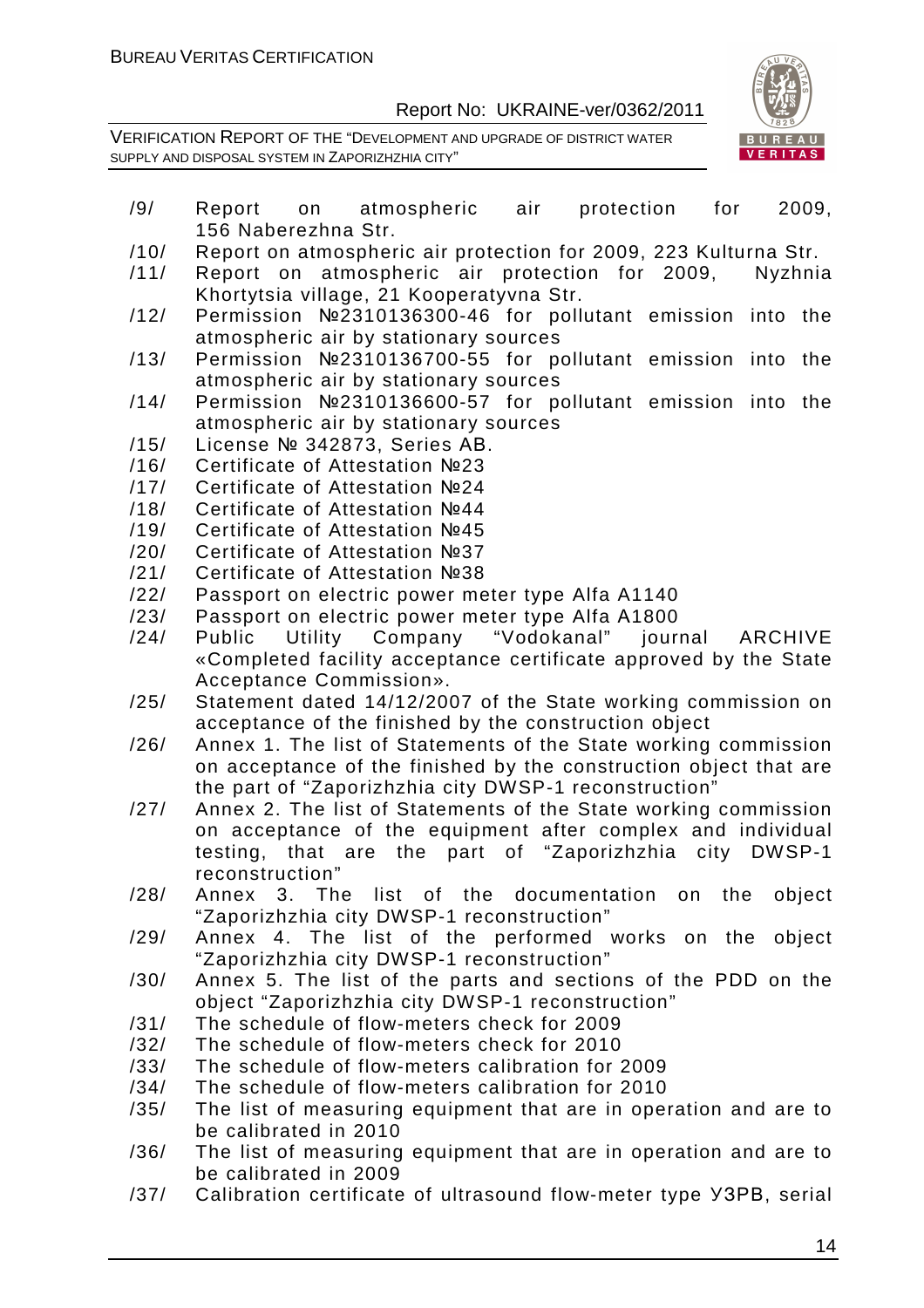

|      | #04285                                                                          |
|------|---------------------------------------------------------------------------------|
| /38/ | Calibration certificate of flow-meter type IPKA, serial #03350                  |
| /39/ | Calibration certificate of flow-meter type IPKA, serial #03349                  |
| /40/ | Calibration certificate of flow-meter type IPKA, serial #03351                  |
| /41/ | Calibration certificate of flow-meter type IPKA, serial #03352                  |
| /42/ | Photo - Ultrasound heat energy meter type Січ-Узв Виконання2,                   |
|      | serial #UF053                                                                   |
| /43/ | Photo - Ultrasound heat energy meter type Ciч-Узв Виконання2,                   |
|      | serial # UF118                                                                  |
| /44/ | Photo - Ultrasound heat energy meter type Ciu-Y3B Виконання2,<br>serial # UF120 |
| /45/ | Photo - Ultrasound heat energy meter type Ciu-Y3B Виконання2,                   |
|      | serial #100                                                                     |
| /46/ | Photo - Ultrasound heat energy meter type Ciu-Y3B Виконання2,                   |
|      | serial # UF119                                                                  |
| /47/ | Photo - Ultrasound heat energy meter type Ciч-Узв Виконання2,                   |
|      | serial # UH121                                                                  |
| /48/ | Calibration certificate<br>#1-5282-10<br>measuring<br>on<br>equipment,          |
|      | serial #36356                                                                   |
| /49/ | Calibration certificate<br>#1-5112-11<br>equipment,<br>measuring<br>on          |
|      | serial #9108470                                                                 |
| /50/ | #1-0319-11<br>Calibration certificate<br>on<br>measuring<br>equipment,          |
|      | serial #46363                                                                   |
| /51/ | #1-0156-11<br>equipment,<br>Calibration certificate<br>on<br>measuring          |
|      | serial #0261                                                                    |
| /52/ | Calibration certificate<br>#2-0675-10<br>measuring<br>equipment,<br>on          |
|      | serial #10472                                                                   |
| /53/ | Calibration certificate<br>#2-0674-10<br>on<br>measuring<br>equipment,          |
|      | serial #46410                                                                   |
| /54/ | Water pipe functioning report (separate water supply network)                   |
|      | for 2010, 61 Artema Str.                                                        |
| /55/ | Water pipe functioning report (separate water supply network)                   |
|      | for 2009, 61 Artema Str.                                                        |
| /56/ | Water pipe functioning report (separate water supply network)                   |
|      | for 2008, 61 Artema Str.                                                        |
| /57/ | Water pipe functioning report (separate water supply network)                   |
|      | for 2007, 61 Artema Str.                                                        |
| /58/ | Water pipe functioning report (separate water supply network)                   |
|      | for 2006, 61 Artema Str.                                                        |
| /59/ | Water pipe functioning report (separate water supply network)                   |
|      | for 2005, 61 Artema Str.                                                        |
| /60/ | Sewer system functioning report (separate water supply network)                 |
|      | for 2010, 61 Artema Str.                                                        |

- /61/ Sewer system functioning report (separate water supply network) for 2009, 61 Artema Str.
- /62/ Sewer system functioning report (separate water supply network) for 2008, 61 Artema Str.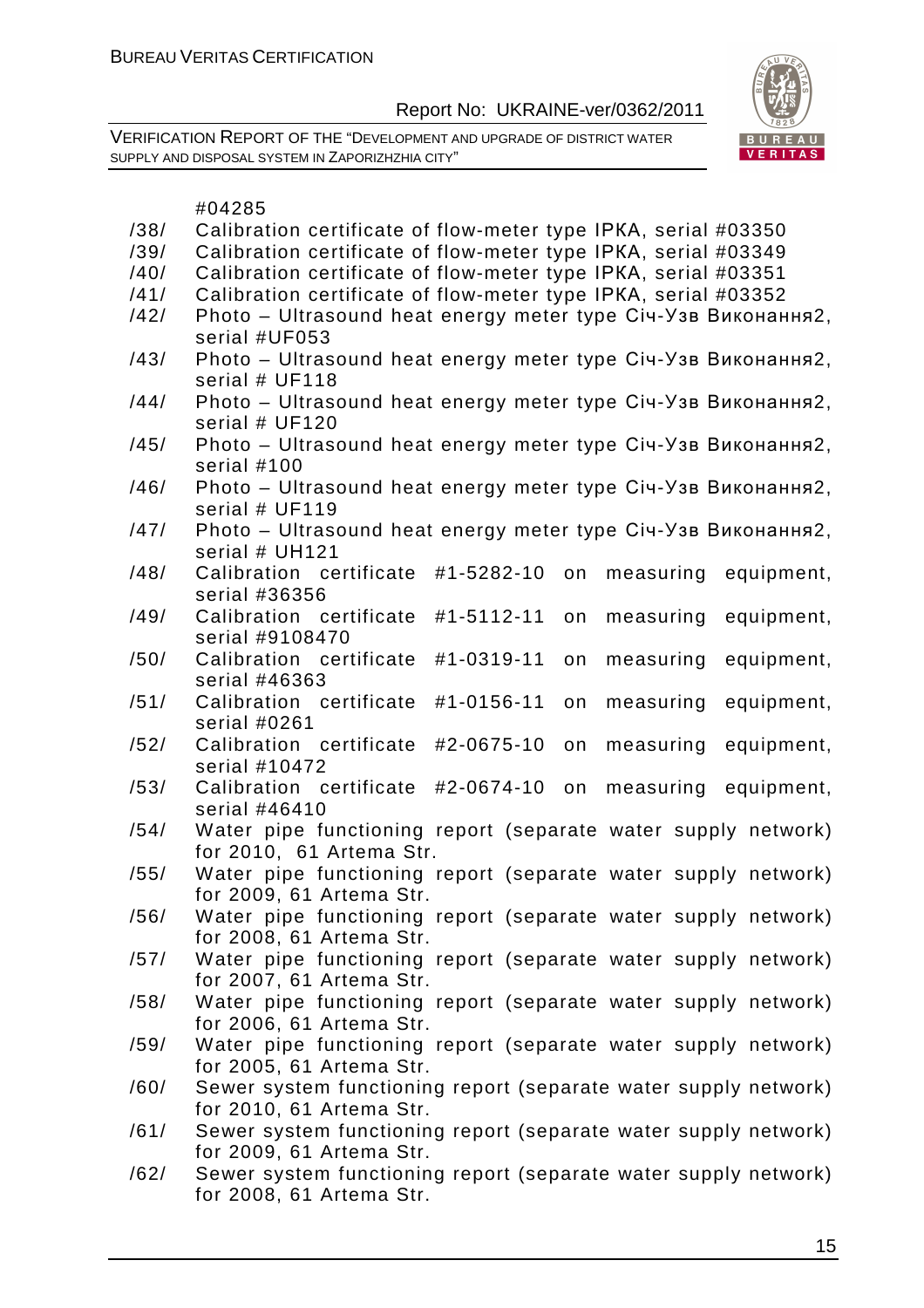

- /63/ Sewer system functioning report (separate water supply network) for 2007, 61 Artema Str.
- /64/ Sewer system functioning report (separate water supply network) for 2006, 61 Artema Str.
- /65/ Sewer system functioning report (separate water supply network) for 2005, 61 Artema Str.
- /66/ Public Utility Company "Vodokanal" journal ARCHIVE «State Acceptance Commission certificate».
- /67/ Statement dated 04/05/2005 of the State working commission on acceptance of the finished by the construction object
- /68/ Annex 1. The list of Statements of the State working commission on acceptance of the suction system after complex testing
- /69/ Annex 2. The list of Statements of the State working commission on acceptance of the suction system after individual testing
- /70/ Order #45 dated 02/03/2005 on State working commission assigning
- /71/ Statement dated 05/10/2004 of the State working commission on acceptance of the finished by the construction building, enterprise, rooms.
- /72/ Statement dated 05/10/2004 of the State working commission on acceptance of the equipment after complex testing
- /73/ Statement dated 05/10/2004 of the State working commission on acceptance of the equipment after individual testing
- /74/ Delivery contract №530/05 dated 24.10.2005
- /75/ Delivery contract №354/08 dated 04.06.2008
- /76/ Organizational structure of Public Utility Company "Vodokanal" administration
- /77/ Protocol #Р-528 of the State working commission
- /78/ Protocol #С-593-1 of the State working commission on labour safety knowledge testing
- /79/ Register of theoretical and practical learning of the group #Р-528
- /80/ Register of practical learning of the group #Р-528
- /81/ Public Utility Company "Vodokanal", the financial report with the report of independent auditors
- /82/ Permit for special water use dated 01.01.2004
- /83/ Permit for special water use dated 01.01.2007
- /84/ Permit for special water use dated 01.01.2008
- /85/ Permit for special water use dated 01.01.2009
- /86/ Permit for special water use dated 01.01.2010
- /87/ Decision №554 «On setting the rate of drinking water consumption in Zaporizhzhia».
- /88/ Register of "stationery sources of pollution and their specifications" form NºPOD - 1
- /89/ Information on water and drainage supply for 2008; 2009; 2010
- /90/ Statement dated 02/02/2010 on supplied water
- /91/ Statement dated 02/03/2010 on supplied water
- /92/ Statement dated 02/04/2010 on supplied water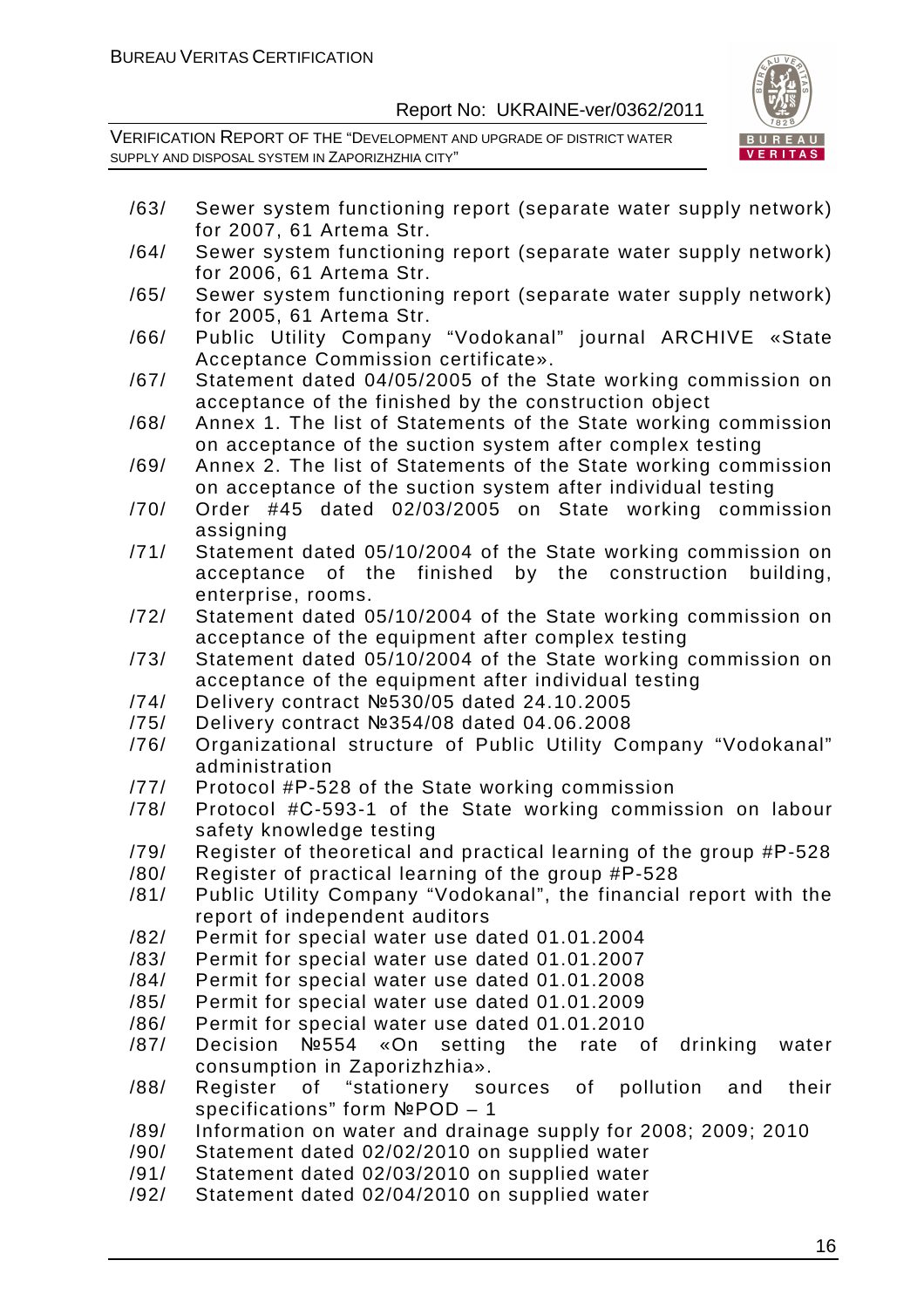

| /93/  | Statement dated 05/05/2010 on supplied water                              |
|-------|---------------------------------------------------------------------------|
| /94/  | Statement dated 02/06/2010 on supplied water                              |
| /95/  | Statement dated 02/07/2010 on supplied water                              |
| /96/  | Statement dated 03/09/2010 on supplied water                              |
| /97/  | Statement dated 04/10/2010 on supplied water                              |
| /98/  | Statement dated 02/11/2010 on supplied water                              |
| /99/  | Statement dated 02/12/2010 on supplied water                              |
|       |                                                                           |
| /100/ | Statement dated 04/01/2011 on supplied water                              |
| /101/ | List of electricity meters, their type and serial number                  |
| /102/ | Certificate on Alfa A1800 three-phase electricity meter type              |
|       | A1805RAL-4P4G-DW-4, serial #01172364                                      |
| /103/ | Certificate on Alfa A1800 three-phase electricity meter type              |
|       | A1805RAL-4P4G-DW-4, serial #01172392                                      |
|       | /104/ Certificate on Alfa A1800 three-phase electricity meter type        |
|       | A1805RAL-4P4G-DW-4, serial #01173769                                      |
|       | /105/ Certificate on Alfa A1800 three-phase<br>electricity meter type     |
|       | A1805RAL-4P4G-DW-4, serial #01186844                                      |
|       | /106/ Certificate on Alfa A1800 three-phase electricity meter type        |
|       | A1805RAL-4P4G-DW-4, serial #01186872                                      |
| /107/ | Programming (parameters indication) statement on electric                 |
|       |                                                                           |
|       | power meter type SL 7000                                                  |
| /108/ | Programming (parameters indication) statement on electric                 |
|       | power meter type SL 7000, serial #30018746                                |
|       | /109/ Attestation certificate dated 10/08/2010 on working place for       |
|       | oxygen monometers calibration #N-02-04-01                                 |
| /110/ | Attestation certificate dated 10/08/2010 on working place for 0-          |
|       | 60krc/cm2 technical monometers calibration #N-02-04-02                    |
|       | /111/ Attestation certificate dated 10/08/2010 on working place for       |
|       | KCM calibration $#$ $\Pi$ -02-06-02                                       |
|       | /112/ Attestation certificate dated 04/03/2009 on working place for       |
|       | water monometers calibration #2-03-09                                     |
|       | $/113/$ 61125-TC4-y.2.234.000 $\Phi$ O form on heat power and water meter |
|       | type Ciч-Узв                                                              |
|       | /114/ Passport 636128.010 NC on flow-meter - ultrasound meter type        |
|       | $YBP - 011$                                                               |
|       |                                                                           |
|       | /115/ Calibration protocol on ultrasound water meter type Ciu-Y3B,        |
|       | serial #UF132                                                             |
|       | /116/ Calibration protocol on ultrasound water meter type Ciu-Y3B,        |
|       | serial # UF131                                                            |
|       | /117/ Calibration protocol on ultrasound water meter type Ciu-Y3B,        |
|       | serial $# UF130$                                                          |
|       | /118/ Implemented equipment at KHC-1                                      |
|       | /119/ Photo - flow-meter - ultrasound meter type YBP - 011. KHC-1         |
|       | /120/ Photo - Пуск - 1 №7940 КНС-1                                        |
|       | /121/ Photo - Пуск - 1 №7941 КНС-1                                        |
|       |                                                                           |
|       | /122/ Photo - electric power meter, inventory #46115, KHC-1               |
|       |                                                                           |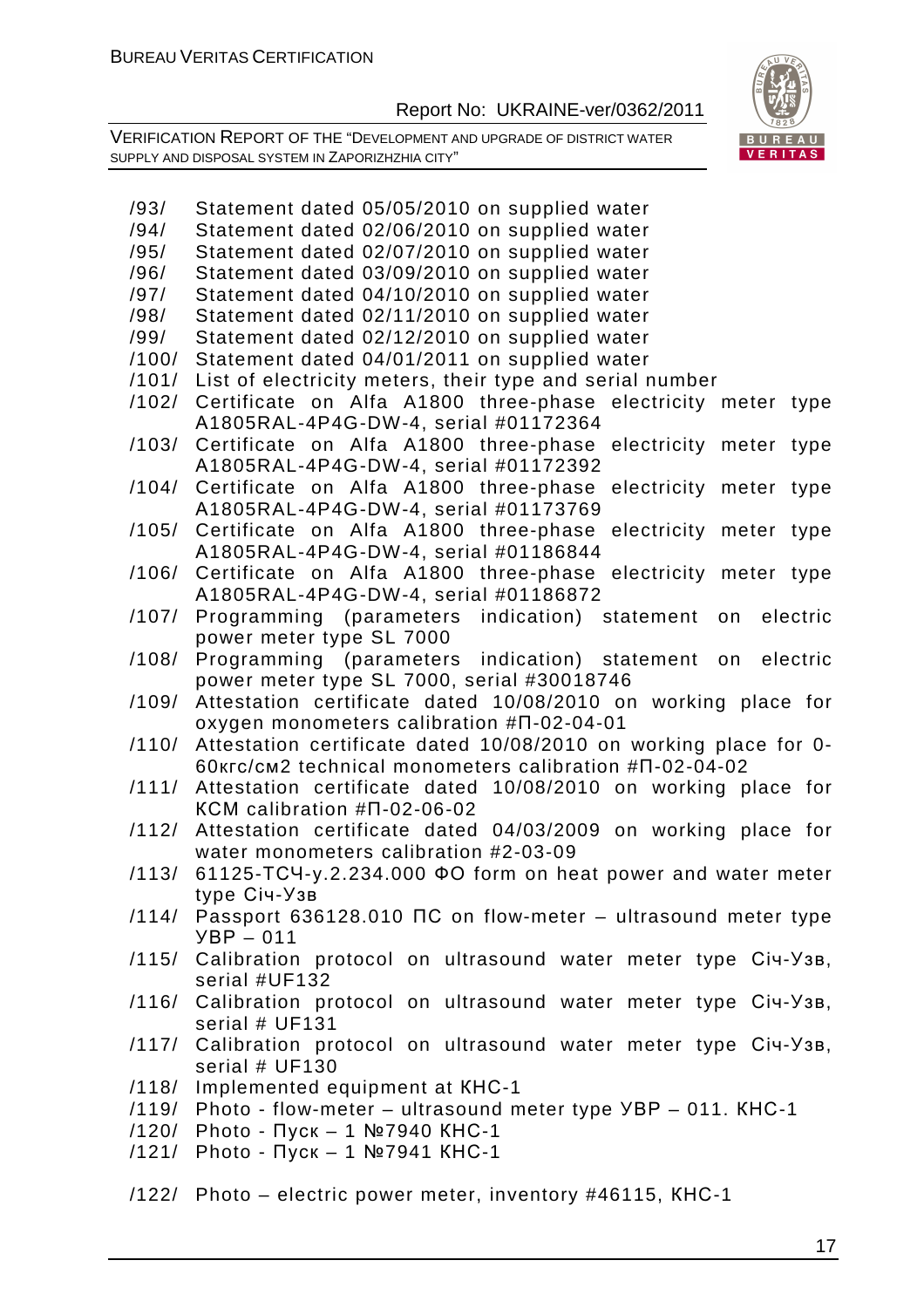VERIFICATION REPORT OF THE "DEVELOPMENT AND UPGRADE OF DISTRICT WATER SUPPLY AND DISPOSAL SYSTEM IN ZAPORIZHZHIA CITY"



- /123/ Photo electric power meter, inventory #46116, КНС-1
- /124/ Logbook on suction systems operation, КНС-1
- /125/ Logbook on flow-meter and electric power meter parameters registration, КНС-1
- /126/ License #529015, Series AB
- /127/ Annex to the License #529015, Series AB
- /128/ Working educational programmes for professional and technical training for working profession. Profession code - 8163.2
- /129/ Working educational programmes for professional and technical training for working profession. Profession code - 7233.2
- /130/ Order #693/ахо dated 06/09/2011
- /131/ Control panel НС П.Кічкас
- /132/ Logbook on parameters registration for Block #1 and Block #2 of DWSP-1
- /133/ Technological logbook DWSP-1
- /134/ Photo DWSP-1 control panel
- /135/ Photo DWSP-1 control panel, Block #1
- /136/ Photo DWSP-1 control panel, Block #2
- /137/ Photo DWSP-1 control board
- /138/ "Vodokanal" MU water supply system control parameters. Central control board.

#### **Persons interviewed:**

List of persons interviewed during the verification or persons that contributed with other information that are not included in the documents listed above.

- /1/ V. Bychykhin director general of "Vodokanal" MU
- /2/ S. Bondarenko deputy chief of safety service of "Vodokanal" MU
- /3/ A. Loik technical director, first deputy director of "Vodokanal" MU
- /4/ M. Kliuiev chief engineer of "Vodokanal" MU
- /5/ Zh. Samoilenko engineer of the chief engineer department "Vodokanal" MU
- /6/ V. Tkachuk deputy director of the technical department "Vodokanal" MU
- /7/ Iu. Bryn chief of the planning economical department "Vodokanal" MU
- /8/ P. Repitun chief of the investment projects realization group of "Vodokanal" MU
- /9/ Iu. Perevoznyi chief of the human resources department of "Vodokanal" MU
- /10/ V. Hulbasov chief of the central automatics and measuring laboratory of "Vodokanal" MU
- /11/ O. Boiko chief of the technological processes automatization and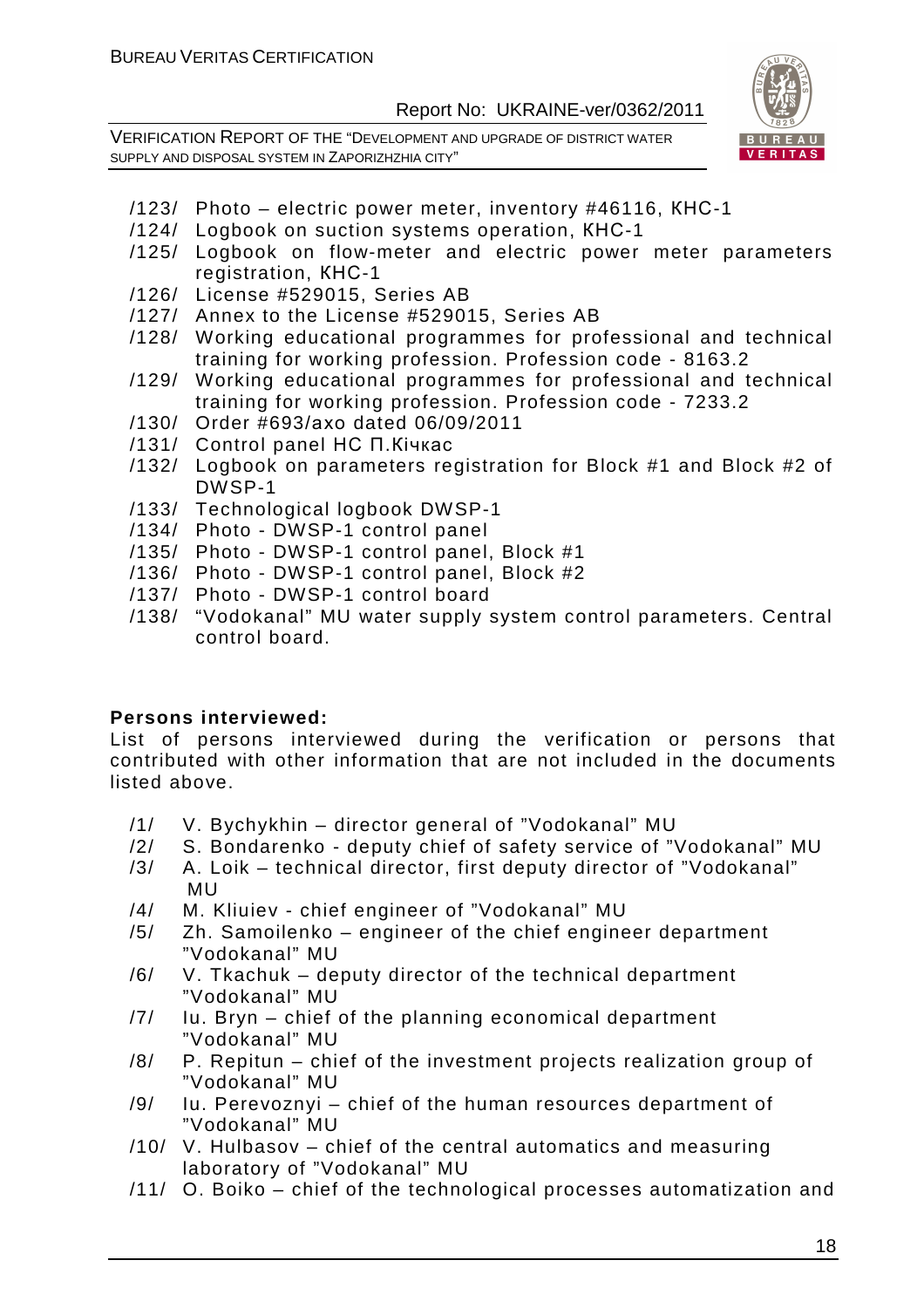VERIFICATION REPORT OF THE "DEVELOPMENT AND UPGRADE OF DISTRICT WATER SUPPLY AND DISPOSAL SYSTEM IN ZAPORIZHZHIA CITY"



communication department of "Vodokanal" MU

- /12/ L. Baskina chief engineer on personnel training of "Vodokanal" MU
- /13/ O. Hrivtsov chief of the production department "Vodokanal" MU
- /14/ K. Bohdan head of the "Vodokanal" MU KNS shops
- /15/ O. Bibik chief engine-driver of the shift KNS #1 at "Vodokanal" MU
- /16/ O. Podalan head of the shop #4 at "Vodokanal" MU
- /17/ L. Zhovnyrenko "Vodokanal" MU suction stations craftsman
- /18/ O. Krutyi head of the "Vodokanal" MU DWSP #1 suction station
- /19/ L. Deikun "Vodokanal" MU DWSP #1 suction unit engine driver
- /20/ I. Bochka head of the "Vodokanal" MU DWSP #1 АСКТП district
- /21/ O. Bardina chief of the business activity legal support department of OJSC "Oblteplocomunenergo"
- /22/ Ia. Bechko economist of the business activity legal support department of OJSC "Oblteplocomunenergo"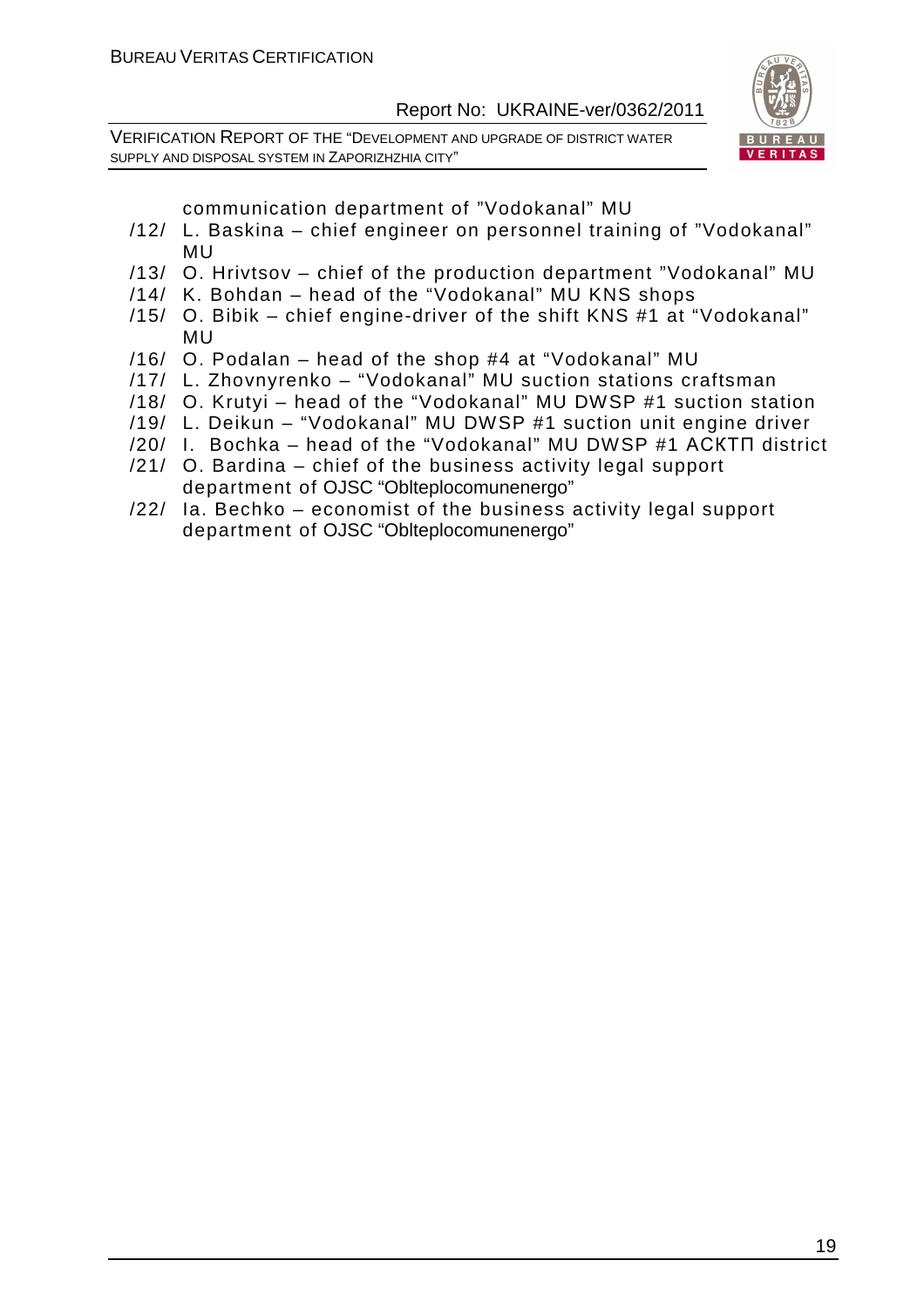



## APPENDIX A: VERIFICATION PROTOCOL

#### **BUREAU VERITAS CERTIFICATION HOLDING SAS**

**VERIFICATION PROTOCOL** 

|                            |  |  | Table 1. Check list for verification, according to the JOINT IMPLEMENTATION DETERMINATION AND VERIFICATION |  |  |
|----------------------------|--|--|------------------------------------------------------------------------------------------------------------|--|--|
| <b>MANUAL (Version 01)</b> |  |  |                                                                                                            |  |  |

| <b>DVM</b>                    | <b>Check Item</b>                                                                                                                                                                                                                                                                    | Initial finding                                                                                                                                                                                                                                                    | <b>Draft</b>      | <b>Final</b>      |
|-------------------------------|--------------------------------------------------------------------------------------------------------------------------------------------------------------------------------------------------------------------------------------------------------------------------------------|--------------------------------------------------------------------------------------------------------------------------------------------------------------------------------------------------------------------------------------------------------------------|-------------------|-------------------|
| Paragraph                     |                                                                                                                                                                                                                                                                                      |                                                                                                                                                                                                                                                                    | <b>Conclusion</b> | <b>Conclusion</b> |
|                               | <b>Project approvals by Parties involved</b>                                                                                                                                                                                                                                         |                                                                                                                                                                                                                                                                    |                   |                   |
| 90                            | Has the DFPs of at least one Party<br>involved, other than the host Party,<br>issued a written project approval when<br>submitting the first verification report to<br>secretariat for publication in<br>the<br>accordance with paragraph 38 of the JI<br>quidelines, at the latest? | The letters of approval by Estonia have not been<br>issued.<br><b>CAR01.</b><br>The project approvals from Parties involved are absent.                                                                                                                            | <b>CAR01</b>      | Pending           |
| 91                            | Are all the written project approvals by<br>Parties involved unconditional?                                                                                                                                                                                                          | See section 90 and CAR01                                                                                                                                                                                                                                           | See CAR01         | Pending           |
| <b>Project implementation</b> |                                                                                                                                                                                                                                                                                      |                                                                                                                                                                                                                                                                    |                   |                   |
| 92                            | Has the project been implemented in<br>accordance with the PDD regarding<br>which the determination has been<br>deemed final and is so listed on the<br>UNFCCC JI website?                                                                                                           | The project<br>envisages upgrading of<br>pumping<br>equipment - 14 pc., installation of about 90 new<br>pumping units, replacement of water supply and<br>disposal lines - 11 km, installation of a new<br>measurement instruments cluster – 114 pc., installation | <b>OK</b>         | OK                |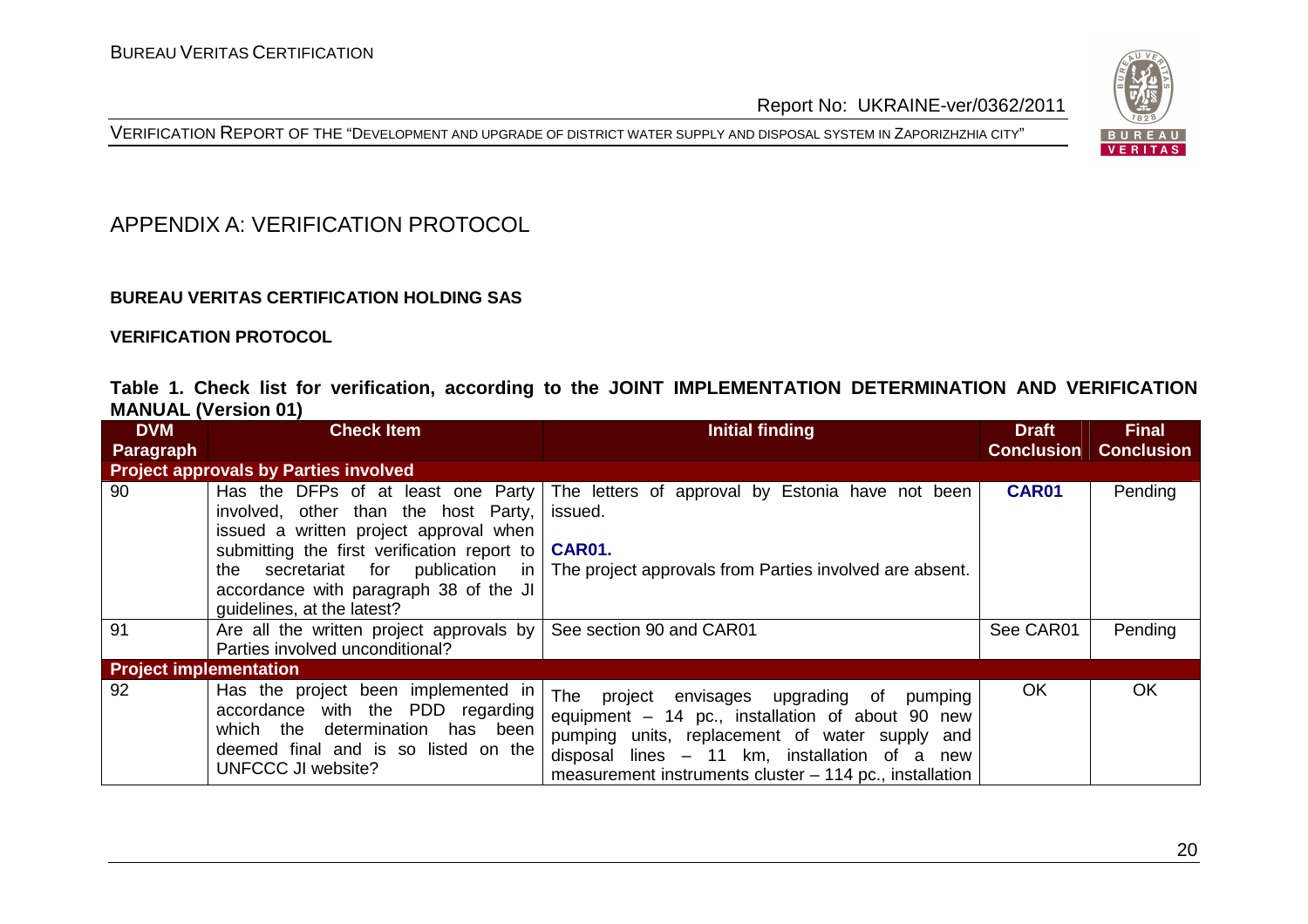

| <b>DVM</b> | <b>Check Item</b>                                                                                                                                                                                                                                                                                                                                                   | <b>Initial finding</b>                                                                                                                                                                                                                                                                                                                                             | <b>Draft</b>      | <b>Final</b>      |
|------------|---------------------------------------------------------------------------------------------------------------------------------------------------------------------------------------------------------------------------------------------------------------------------------------------------------------------------------------------------------------------|--------------------------------------------------------------------------------------------------------------------------------------------------------------------------------------------------------------------------------------------------------------------------------------------------------------------------------------------------------------------|-------------------|-------------------|
| Paragraph  |                                                                                                                                                                                                                                                                                                                                                                     |                                                                                                                                                                                                                                                                                                                                                                    | <b>Conclusion</b> | <b>Conclusion</b> |
|            |                                                                                                                                                                                                                                                                                                                                                                     | of frequency controllers - 18 pc., other energy-saving<br>activities.                                                                                                                                                                                                                                                                                              |                   |                   |
|            |                                                                                                                                                                                                                                                                                                                                                                     | The modernization activities at "Vodokanal" MU has<br>been implemented in accordance with the PDD<br>regarding which the determination has been deemed<br>final.                                                                                                                                                                                                   |                   |                   |
| 93         | What is the status of operation of the<br>project during the monitoring period?                                                                                                                                                                                                                                                                                     | Pumping equipment upgrade, replacement of water<br>supply and water disposal networks, installation of new<br>meters group, installation of new meters group, and<br>introduction of frequency regulators and optimization of<br>water pumping processes were implemented according<br>to the table 2 "Project progress status" provided in the<br>PDD version 02. | <b>OK</b>         | <b>OK</b>         |
|            | <b>Compliance with monitoring plan</b>                                                                                                                                                                                                                                                                                                                              |                                                                                                                                                                                                                                                                                                                                                                    |                   |                   |
| 94         | Did the monitoring occur in accordance<br>with the monitoring plan included in the<br>PDD regarding which the determination<br>has been deemed final and is so listed on<br>the UNFCCC JI website?                                                                                                                                                                  | The monitoring occurred in accordance with the<br>monitoring plan included in the PDD regarding which<br>the determination has been deemed final and is so<br>listed on the UNFCCC JI website.                                                                                                                                                                     | <b>OK</b>         | OK                |
| 95(a)      | For calculating the emission reductions or<br>enhancements of net removals, were key<br>factors, e.g. those listed in 23 (b) (i)-(vii)<br>above, influencing the baseline emissions<br>or net removals and the activity level of<br>the project and the emissions or removals<br>as well as risks associated with the<br>taken<br>into<br>project<br>account,<br>as | Key factors, influencing the baseline emissions and the<br>activity level of the project and the emissions as well as<br>risks associated with the project were taken into<br>account for calculating the emission reductions.                                                                                                                                     | <b>OK</b>         | <b>OK</b>         |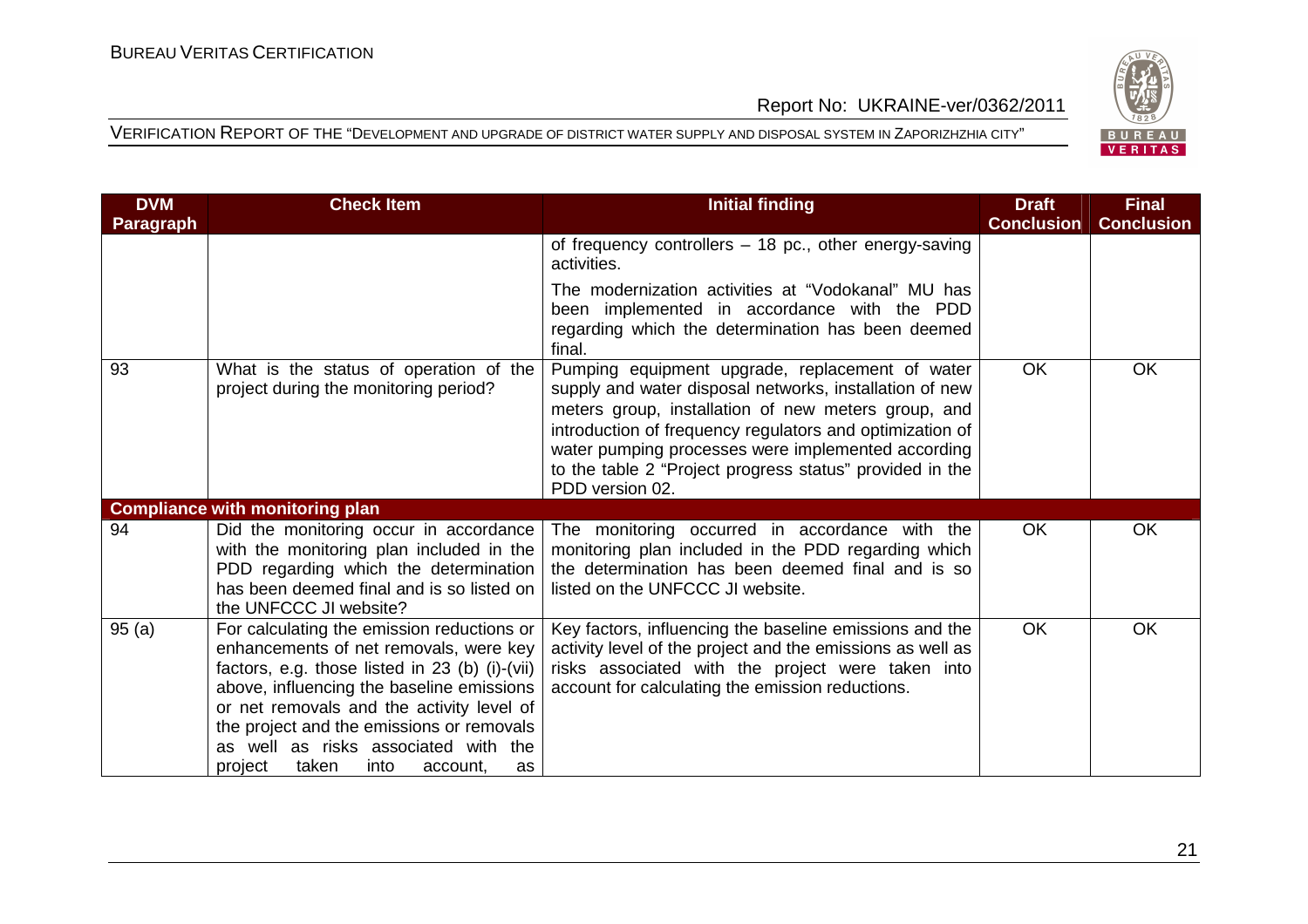

| <b>DVM</b>       | <b>Check Item</b>                                                                                                                                                                                                                                                 | <b>Initial finding</b>                                                                                                                                                                                                                                                                                                                                                                                                                                                               | <b>Draft</b>      | <b>Final</b>      |
|------------------|-------------------------------------------------------------------------------------------------------------------------------------------------------------------------------------------------------------------------------------------------------------------|--------------------------------------------------------------------------------------------------------------------------------------------------------------------------------------------------------------------------------------------------------------------------------------------------------------------------------------------------------------------------------------------------------------------------------------------------------------------------------------|-------------------|-------------------|
| <b>Paragraph</b> |                                                                                                                                                                                                                                                                   |                                                                                                                                                                                                                                                                                                                                                                                                                                                                                      | <b>Conclusion</b> | <b>Conclusion</b> |
|                  | appropriate?                                                                                                                                                                                                                                                      |                                                                                                                                                                                                                                                                                                                                                                                                                                                                                      |                   |                   |
| 95(b)            | Are data sources used for calculating<br>emission reductions or enhancements of<br>net removals clearly identified, reliable<br>and transparent?                                                                                                                  | All the data sources used for calculating emission<br>reductions are clearly identified, reliable<br>and<br>transparent.                                                                                                                                                                                                                                                                                                                                                             | OK.               | OK                |
| 95(c)            | Are emission factors, including default<br>emission factors, if used for calculating<br>the emission reductions or enhancements<br>of net removals, selected by carefully<br>balancing accuracy and reasonableness,<br>and appropriately justified of the choice? | Emission factors, including default emission factors<br>used for calculating the emission reductions are<br>by carefully balancing<br>selected<br>accuracy<br>and<br>reasonableness, and appropriately justified of the<br>choice.                                                                                                                                                                                                                                                   | <b>OK</b>         | OK                |
| 95(d)            | Is the calculation of emission reductions<br>or enhancements of net removals based<br>on conservative assumptions and the<br>most plausible scenarios in a transparent<br>manner?                                                                                 | The performed calculation of emission reductions is<br>based on conservative assumptions and the most<br>plausible scenarios in a transparent manner.<br><b>CAR02</b><br>MR provides references on Annexes 1 and 2. However<br>only Annex 1 is presented in the document, also there<br>is a reference to the Annex 4. Please indicate in MR<br>that the Annex 2 is a separate document presented as<br>supplementary in electronic form and also explain what<br>Annex 4 is (p. 6). | <b>CAR 02</b>     | <b>OK</b>         |
|                  | Applicable to JI SSC projects only                                                                                                                                                                                                                                |                                                                                                                                                                                                                                                                                                                                                                                                                                                                                      |                   |                   |
| 96               | Is the relevant threshold to be classified<br>as JI SSC project not exceeded during<br>the monitoring period on an annual<br>average basis?<br>If the threshold is exceeded, is the                                                                               | N/a                                                                                                                                                                                                                                                                                                                                                                                                                                                                                  | N/a               | N/a               |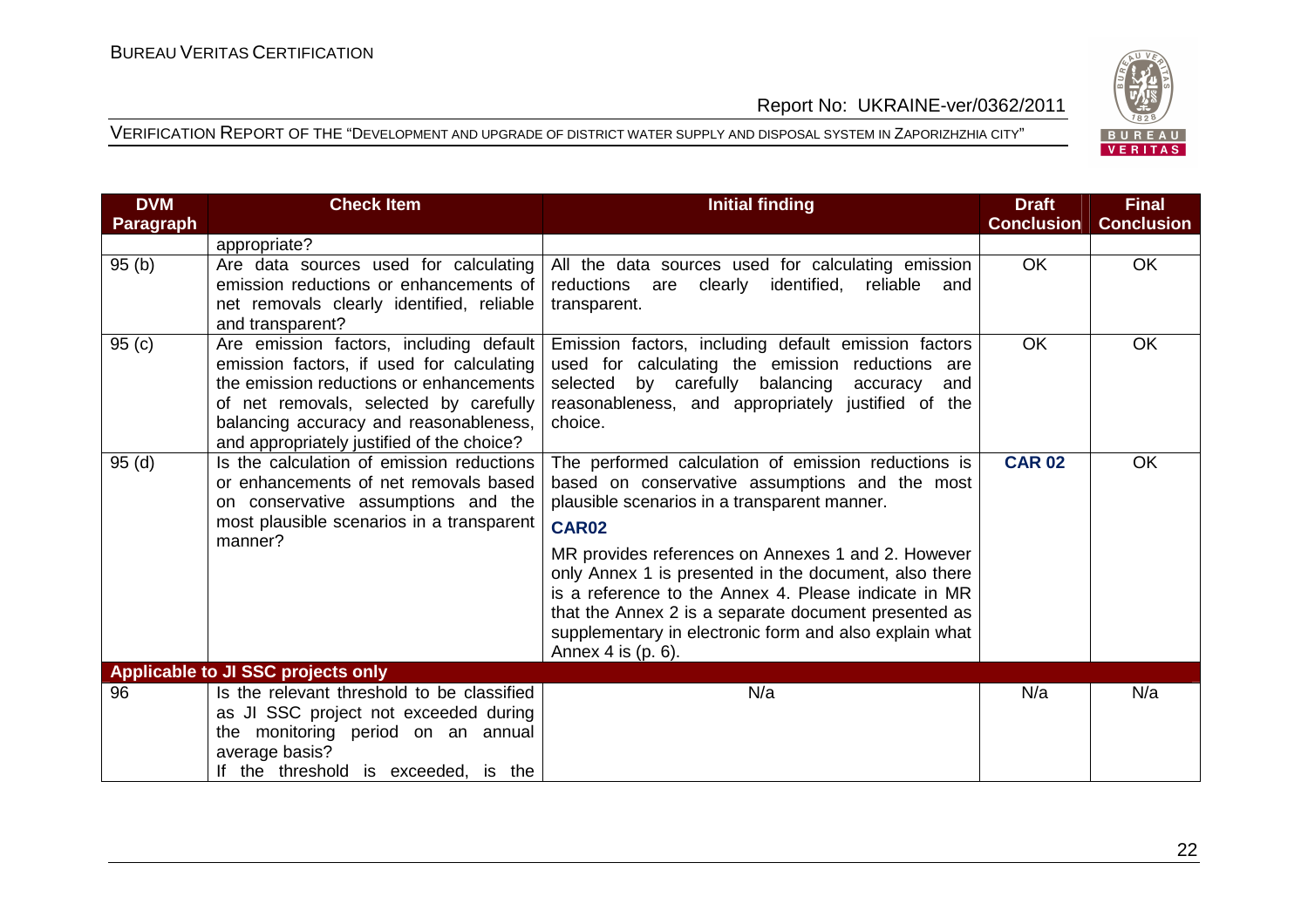

| <b>DVM</b>       | <b>Check Item</b>                                                              | <b>Initial finding</b> | <b>Draft</b>      | <b>Final</b>      |
|------------------|--------------------------------------------------------------------------------|------------------------|-------------------|-------------------|
| <b>Paragraph</b> |                                                                                |                        | <b>Conclusion</b> | <b>Conclusion</b> |
|                  | emission<br>reduction<br>maximum<br>level                                      |                        |                   |                   |
|                  | estimated in the PDD for the JI SSC                                            |                        |                   |                   |
|                  | project or the bundle for the monitoring                                       |                        |                   |                   |
|                  | period determined?                                                             |                        |                   |                   |
|                  | Applicable to bundled JI SSC projects only                                     |                        |                   |                   |
| 97(a)            | Has the composition of the bundle not                                          | N/a                    | N/a               | N/a               |
|                  | changed from that is stated in F-JI-                                           |                        |                   |                   |
|                  | SSCBUNDLE?                                                                     |                        |                   |                   |
| 97(b)            | If the determination was conducted on the                                      | N/a                    | N/a               | N/a               |
|                  | basis of an overall monitoring plan, have                                      |                        |                   |                   |
|                  | the project participants submitted a                                           |                        |                   |                   |
|                  | common monitoring report?                                                      |                        |                   |                   |
| 98               | If the monitoring is based on a monitoring                                     | N/a                    | N/a               | N/a               |
|                  | plan that provides for overlapping                                             |                        |                   |                   |
|                  | monitoring periods, are the monitoring<br>periods per component of the project |                        |                   |                   |
|                  | clearly specified in the monitoring report?                                    |                        |                   |                   |
|                  | Do the monitoring periods not overlap                                          |                        |                   |                   |
|                  | with those for which verifications were                                        |                        |                   |                   |
|                  | already deemed final in the past?                                              |                        |                   |                   |
|                  | <b>Revision of monitoring plan</b>                                             |                        |                   |                   |
|                  | Applicable only if monitoring plan is revised by project participant           |                        |                   |                   |
| 99(a)            | Did the project participants provide an                                        | N/a                    | N/a               | OK                |
|                  | appropriate justification for the proposed                                     |                        |                   |                   |
|                  | revision?                                                                      |                        |                   |                   |
| 99(b)            | Does the proposed revision improve the                                         | N/a                    | N/a               | N/a               |
|                  | and/or<br>applicability<br>of<br>accuracy                                      |                        |                   |                   |
|                  | information collected compared to the                                          |                        |                   |                   |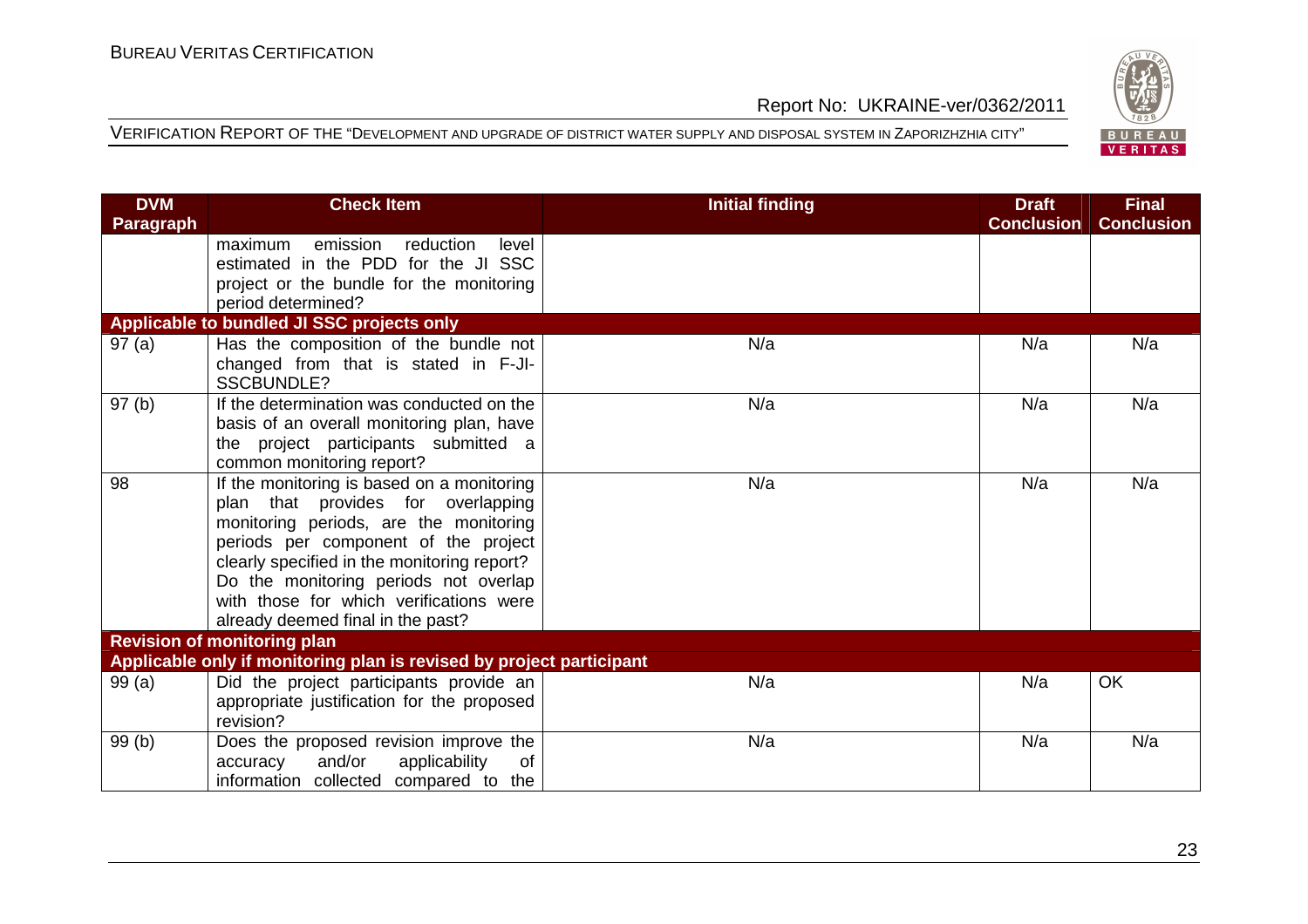

| <b>DVM</b>             | <b>Check Item</b>                                                                                                                                                                   | <b>Initial finding</b>                                                                                                                                                                                                                                                                                                                             | <b>Draft</b>                                    | <b>Final</b>                 |
|------------------------|-------------------------------------------------------------------------------------------------------------------------------------------------------------------------------------|----------------------------------------------------------------------------------------------------------------------------------------------------------------------------------------------------------------------------------------------------------------------------------------------------------------------------------------------------|-------------------------------------------------|------------------------------|
| <b>Paragraph</b>       |                                                                                                                                                                                     |                                                                                                                                                                                                                                                                                                                                                    | <b>Conclusion</b>                               | <b>Conclusion</b>            |
|                        | original monitoring plan without changing                                                                                                                                           |                                                                                                                                                                                                                                                                                                                                                    |                                                 |                              |
|                        | conformity with the relevant rules and<br>regulations for the establishment of                                                                                                      |                                                                                                                                                                                                                                                                                                                                                    |                                                 |                              |
|                        | monitoring plans?                                                                                                                                                                   |                                                                                                                                                                                                                                                                                                                                                    |                                                 |                              |
| <b>Data management</b> |                                                                                                                                                                                     |                                                                                                                                                                                                                                                                                                                                                    |                                                 |                              |
| 101 $(a)$              | Is the implementation of data collection<br>procedures in accordance with the<br>monitoring plan,<br>including the quality<br>control<br>quality<br>and<br>assurance<br>procedures? | The implementation of data collection procedures is in<br>accordance with the monitoring plan, including the<br>quality control and quality assurance procedures. The<br>verification team confirms effectiveness of the existing<br>management and operational systems and found them<br>eligible for reliable project monitoring.<br><b>CL01</b> | <b>CL01</b>                                     | <b>OK</b>                    |
|                        |                                                                                                                                                                                     | Please, submit the documents confirming the internal<br>audits at "Vodokanal" MU, that were indicated in<br>Section C.3. of MR.                                                                                                                                                                                                                    |                                                 |                              |
| 101(b)                 | function<br>the<br>of<br>the<br>monitoring<br>ls.<br>equipment, including its calibration status,<br>in order?                                                                      | The function of the monitoring equipment, including its<br>calibration status, is in order.<br><b>CAR 03</b>                                                                                                                                                                                                                                       | <b>CAR 03</b><br><b>CAR 04</b><br><b>CAR 05</b> | <b>OK</b><br><b>OK</b><br>OK |
|                        |                                                                                                                                                                                     | The ordinal number is absent in the table "for<br>transported water amount, pumped sewage" at MR<br>p.11. Please provide the number or adjoin this table to<br>the table 5.                                                                                                                                                                        |                                                 |                              |
|                        |                                                                                                                                                                                     | <b>CAR 04</b><br>Please delete table 6 and adjoin the column with<br>accuracy parameters to the table 7. Make appropriate                                                                                                                                                                                                                          |                                                 |                              |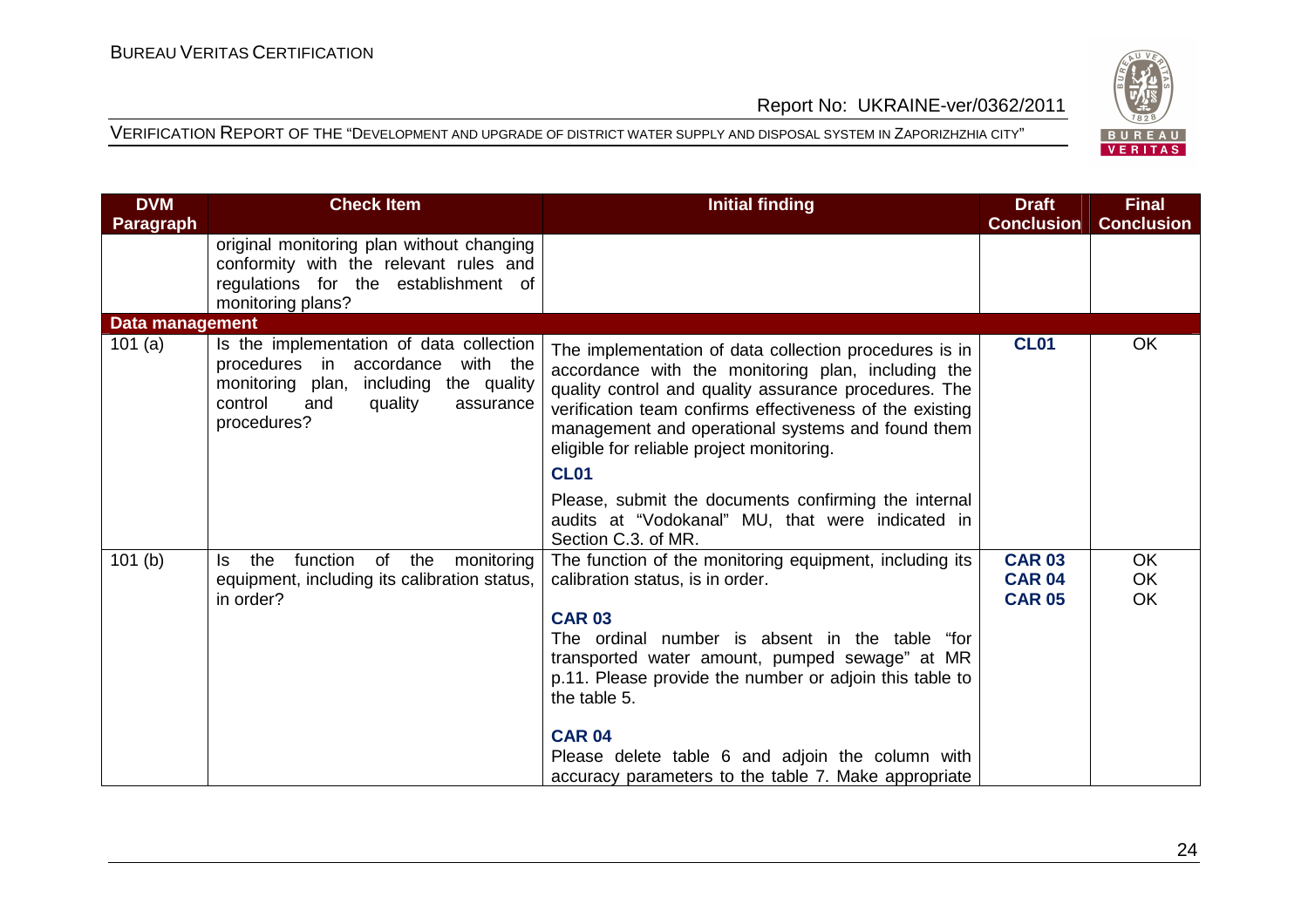

| <b>DVM</b>       | <b>Check Item</b>                                                                                                                                     | <b>Initial finding</b>                                                                                                                                                                                                      | <b>Draft</b>      | <b>Final</b>      |
|------------------|-------------------------------------------------------------------------------------------------------------------------------------------------------|-----------------------------------------------------------------------------------------------------------------------------------------------------------------------------------------------------------------------------|-------------------|-------------------|
| <b>Paragraph</b> |                                                                                                                                                       |                                                                                                                                                                                                                             | <b>Conclusion</b> | <b>Conclusion</b> |
|                  |                                                                                                                                                       | corrections.                                                                                                                                                                                                                |                   |                   |
|                  |                                                                                                                                                       | <b>CAR 05</b><br>The data on last and next calibration date are absent in<br>the table 7 "Types of water flow and electrical meters,<br>calibration<br>their<br>frequency".<br>Please<br>make<br>corresponding corrections. |                   |                   |
| 101 (c)          | Are the evidence and records used for<br>the monitoring maintained in a traceable<br>manner?                                                          | The evidence and records used for the monitoring are<br>kept in the archive of "Vodokanal" MU and are<br>maintained in a traceable manner.                                                                                  | <b>OK</b>         | <b>OK</b>         |
| $101$ (d)        | Is the data collection and management<br>system for the project in accordance with<br>the monitoring plan?                                            | The data collection and management system for the<br>project is in accordance with the monitoring plan.<br><b>CL 02</b>                                                                                                     | <b>CL 02</b>      | OK<br><b>OK</b>   |
|                  |                                                                                                                                                       | Please provide the schedule of personnel training on<br>labour safety for the monitoring period.                                                                                                                            |                   |                   |
|                  | Verification regarding programs of activities (additional elements for assessment)                                                                    |                                                                                                                                                                                                                             |                   |                   |
| 102              | Is any JPA that has not been added to<br>the JI PoA not verified?                                                                                     | N/a                                                                                                                                                                                                                         | N/a               | N/a               |
| 103              | Is the verification based on the monitoring<br>reports of all JPAs to be verified?                                                                    | N/a                                                                                                                                                                                                                         | N/a               | N/a               |
| 103              | Does the verification ensure the accuracy<br>and conservativeness of the emission<br>reductions or enhancements of removals<br>generated by each JPA? | N/a                                                                                                                                                                                                                         | N/a               | N/a               |
| 104              | Does the monitoring period not overlap<br>with previous monitoring periods?                                                                           | N/a                                                                                                                                                                                                                         | N/a               | N/a               |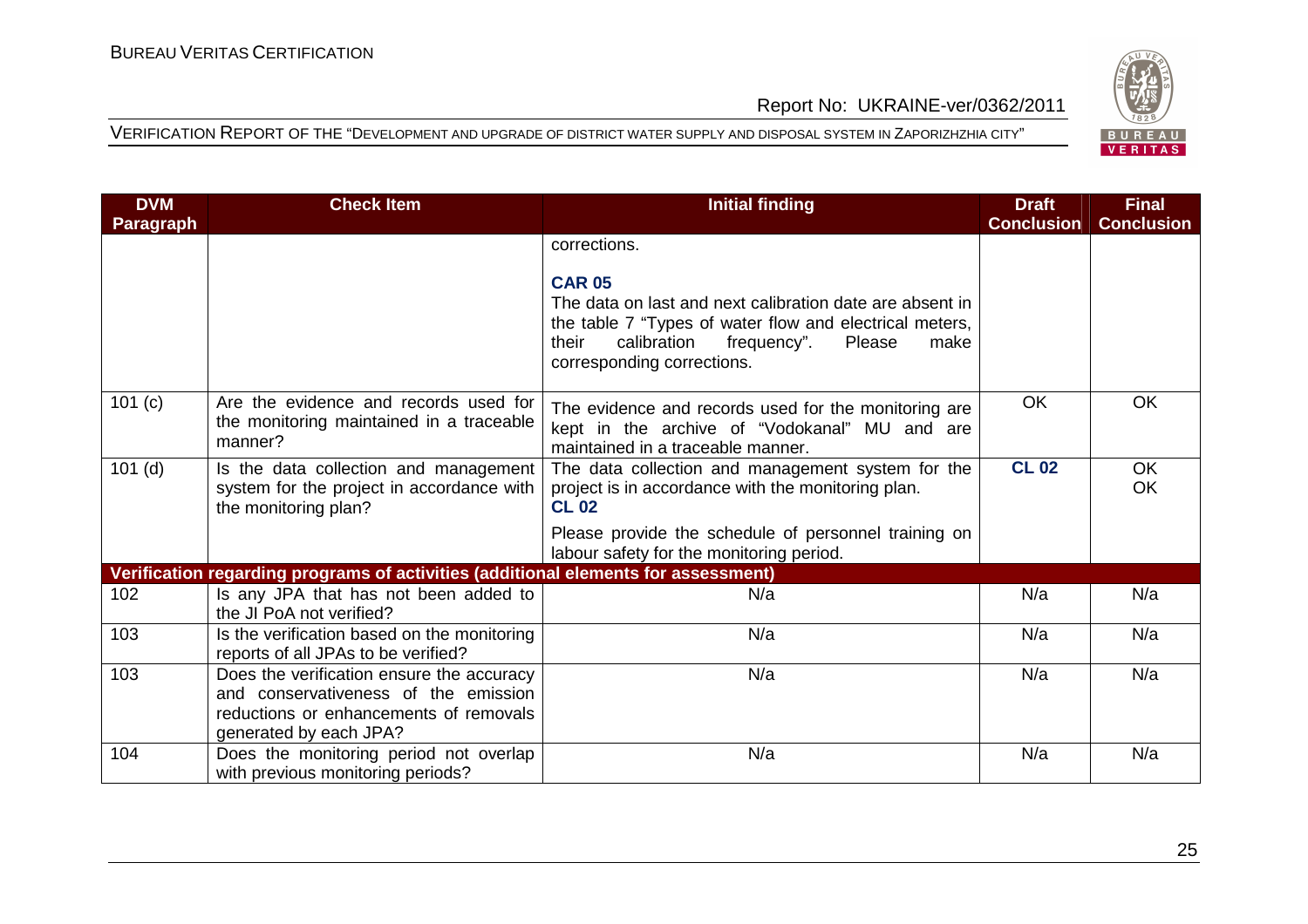

| <b>DVM</b>       | <b>Check Item</b>                                             | <b>Initial finding</b> | <b>Draft</b>      | <b>Final</b>      |
|------------------|---------------------------------------------------------------|------------------------|-------------------|-------------------|
| <b>Paragraph</b> |                                                               |                        | <b>Conclusion</b> | <b>Conclusion</b> |
| 105              | If the AIE learns of an erroneously                           | N/a                    | N/a               | N/a               |
|                  | included JPA, has the AIE informed the                        |                        |                   |                   |
|                  | JISC of its findings in writing?                              |                        |                   |                   |
|                  | Applicable to sample-based approach only                      |                        |                   |                   |
| 106              | Does the sampling plan prepared by the<br>AIE:                | N/a                    | N/a               | N/a               |
|                  | (a) Describe its sample selection, taking                     |                        |                   |                   |
|                  | into account that:                                            |                        |                   |                   |
|                  | (i) For each verification that uses a                         |                        |                   |                   |
|                  | sample-based approach, the sample<br>selection<br>shall<br>be |                        |                   |                   |
|                  | sufficiently<br>representative of the JPAs in the JI PoA      |                        |                   |                   |
|                  | such extrapolation to all JPAs identified                     |                        |                   |                   |
|                  | for that verification is reasonable, taking                   |                        |                   |                   |
|                  | into account differences among the                            |                        |                   |                   |
|                  | characteristics of JPAs, such as:                             |                        |                   |                   |
|                  | - The types of JPAs;                                          |                        |                   |                   |
|                  | - The complexity of the applicable                            |                        |                   |                   |
|                  | technologies and/or measures used;                            |                        |                   |                   |
|                  | - The geographical location of each                           |                        |                   |                   |
|                  | JPA;                                                          |                        |                   |                   |
|                  | - The amounts of expected emission                            |                        |                   |                   |
|                  | reductions of the JPAs being verified;                        |                        |                   |                   |
|                  | - The number of JPAs for which                                |                        |                   |                   |
|                  | emission reductions are being verified;                       |                        |                   |                   |
|                  | - The length of monitoring periods of                         |                        |                   |                   |
|                  | the JPAs being verified; and                                  |                        |                   |                   |
|                  | - The samples selected for prior                              |                        |                   |                   |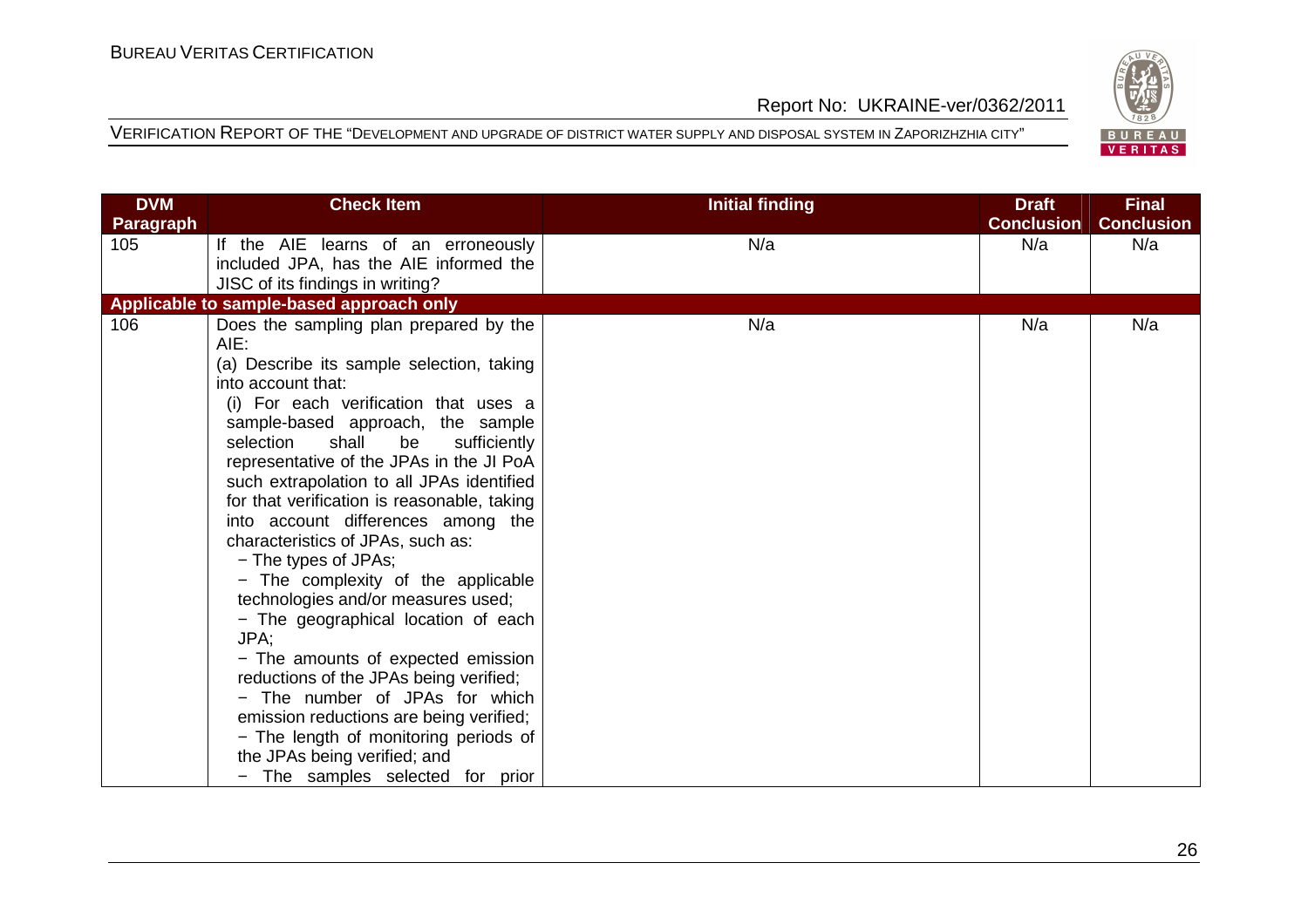

| <b>DVM</b> | <b>Check Item</b>                                                                                                                                                                                                                                                                                                                                                               | Initial finding | <b>Draft</b>      | <b>Final</b>      |
|------------|---------------------------------------------------------------------------------------------------------------------------------------------------------------------------------------------------------------------------------------------------------------------------------------------------------------------------------------------------------------------------------|-----------------|-------------------|-------------------|
| Paragraph  |                                                                                                                                                                                                                                                                                                                                                                                 |                 | <b>Conclusion</b> | <b>Conclusion</b> |
|            | verifications, if any?                                                                                                                                                                                                                                                                                                                                                          |                 |                   |                   |
| 107        | Is the sampling plan ready for publication<br>through the secretariat along with the<br>verification report and supporting<br>documentation?                                                                                                                                                                                                                                    | N/a             | N/a               | N/a               |
| 108        | Has the AIE made site inspections of at<br>least the square root of the number of<br>total JPAs, rounded to the upper whole<br>number? If the AIE makes no site<br>inspections or fewer site inspections than<br>the square root of the number of total<br>JPAs, rounded to the upper whole<br>number, then does the AIE provide a<br>reasonable explanation and justification? | N/a             | N/a               | N/a               |
| 109        | Is the sampling plan available for<br>submission to the secretariat for the<br>JISC.s ex ante assessment? (Optional)                                                                                                                                                                                                                                                            | N/a             | N/a               | N/a               |
| 110        | If the AIE learns of a fraudulently included<br>JPA, a fraudulently monitored JPA or an<br>inflated number of emission reductions<br>claimed in a JI PoA, has the AIE informed<br>the JISC of the fraud in writing?                                                                                                                                                             | N/a             | N/a               | N/a               |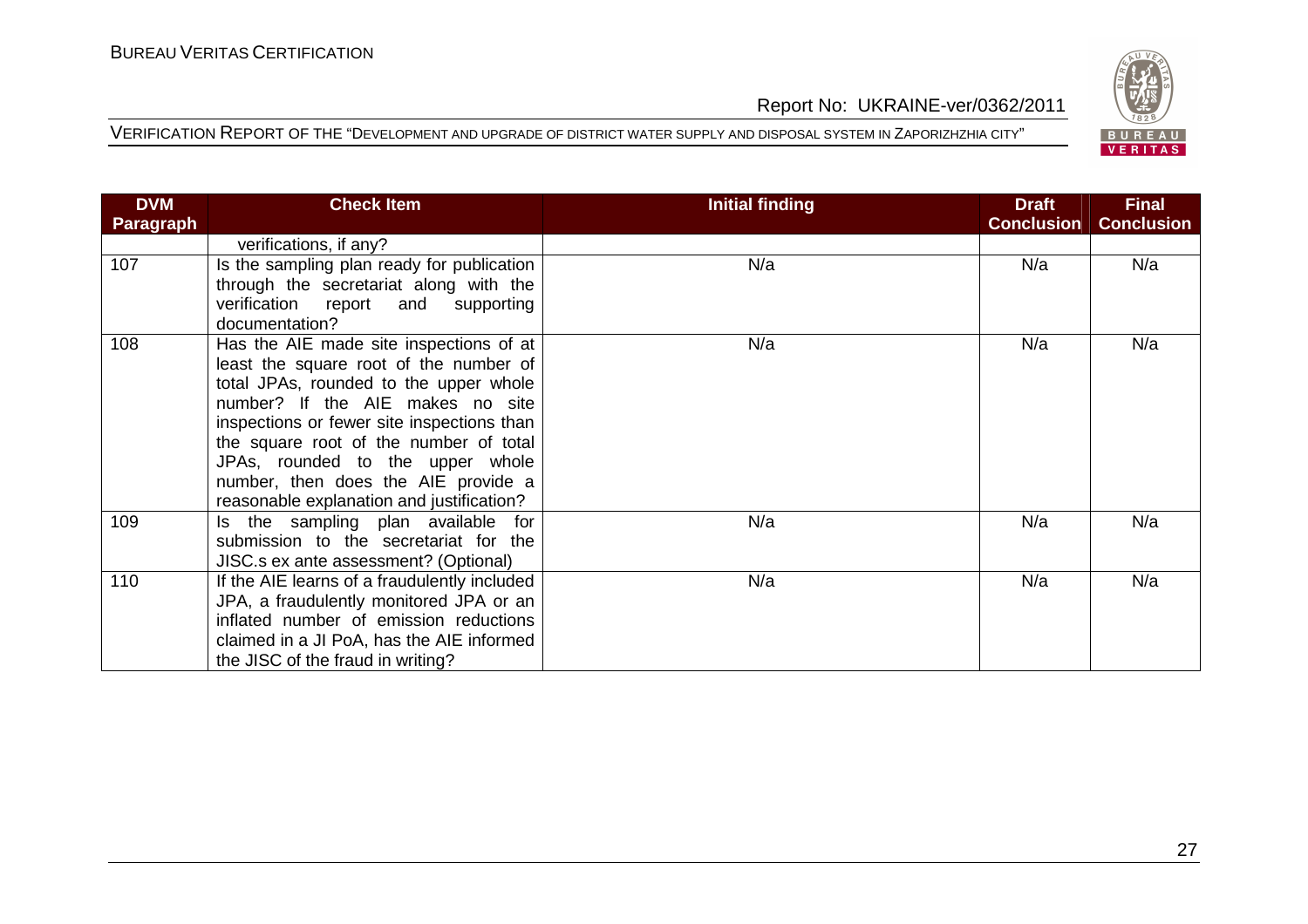VERIFICATION REPORT OF THE "DEVELOPMENT AND UPGRADE OF DISTRICT WATER SUPPLY AND DISPOSAL SYSTEM IN ZAPORIZHZHIA CITY"



#### **Table 2 Resolution of Corrective Action and Clarification Requests**

| Draft report clarifications and corrective<br>action requests by verification team                                                                                                                                                                                                                                             | Ref.<br>to<br>checklist<br>question in<br>table 1 | Summary of project participant<br>response                                                                                                                                                                                                                             | <b>Verification team conclusion</b> |
|--------------------------------------------------------------------------------------------------------------------------------------------------------------------------------------------------------------------------------------------------------------------------------------------------------------------------------|---------------------------------------------------|------------------------------------------------------------------------------------------------------------------------------------------------------------------------------------------------------------------------------------------------------------------------|-------------------------------------|
| <b>CAR01</b><br>The project approvals from Parties involved are<br>absent.                                                                                                                                                                                                                                                     | 90                                                | The Letter of Approval from another<br>Party is expected.                                                                                                                                                                                                              | Pending                             |
| <b>CAR02</b><br>MR provides references on Annexes 1 and 2.<br>However only Annex 1 is presented in the<br>document, also there is a reference to the Annex<br>4. Please indicate in MR that the Annex 2 is a<br>separate document presented as supplementary<br>in electronic form and also explain what Annex 4<br>is (p. 6). | 95(d)                                             | The Annex 2 is a separate document<br>presented as supplementary in<br>electronic form to the MR version 02<br>dated 23/09/2010. The Annex 4 to<br>MR is absent. This was a misspelling.<br>Instead of the Annex 4, the Annex 2<br>was indicated in the MR version 02. | <b>OK</b>                           |
| <b>CL01</b><br>Please, submit the documents confirming the<br>internal audits at "Vodokanal" MU, that were<br>indicated in Section C.3. of MR.                                                                                                                                                                                 | 101(a)                                            | The documents confirming the<br>internal audits at "Vodokanal" MU<br>were presented in MR.                                                                                                                                                                             | <b>OK</b>                           |
| <b>CAR 03</b><br>The ordinal number is absent in the table "for<br>transported water amount, pumped sewage" at<br>MR p.11. Please provide the number or adjoin<br>this table to the table 5.                                                                                                                                   | 101(b)                                            | The table "for transported water<br>amount, pumped sewage" at MR p.11<br>was adjoined to the table 5.                                                                                                                                                                  | <b>OK</b>                           |